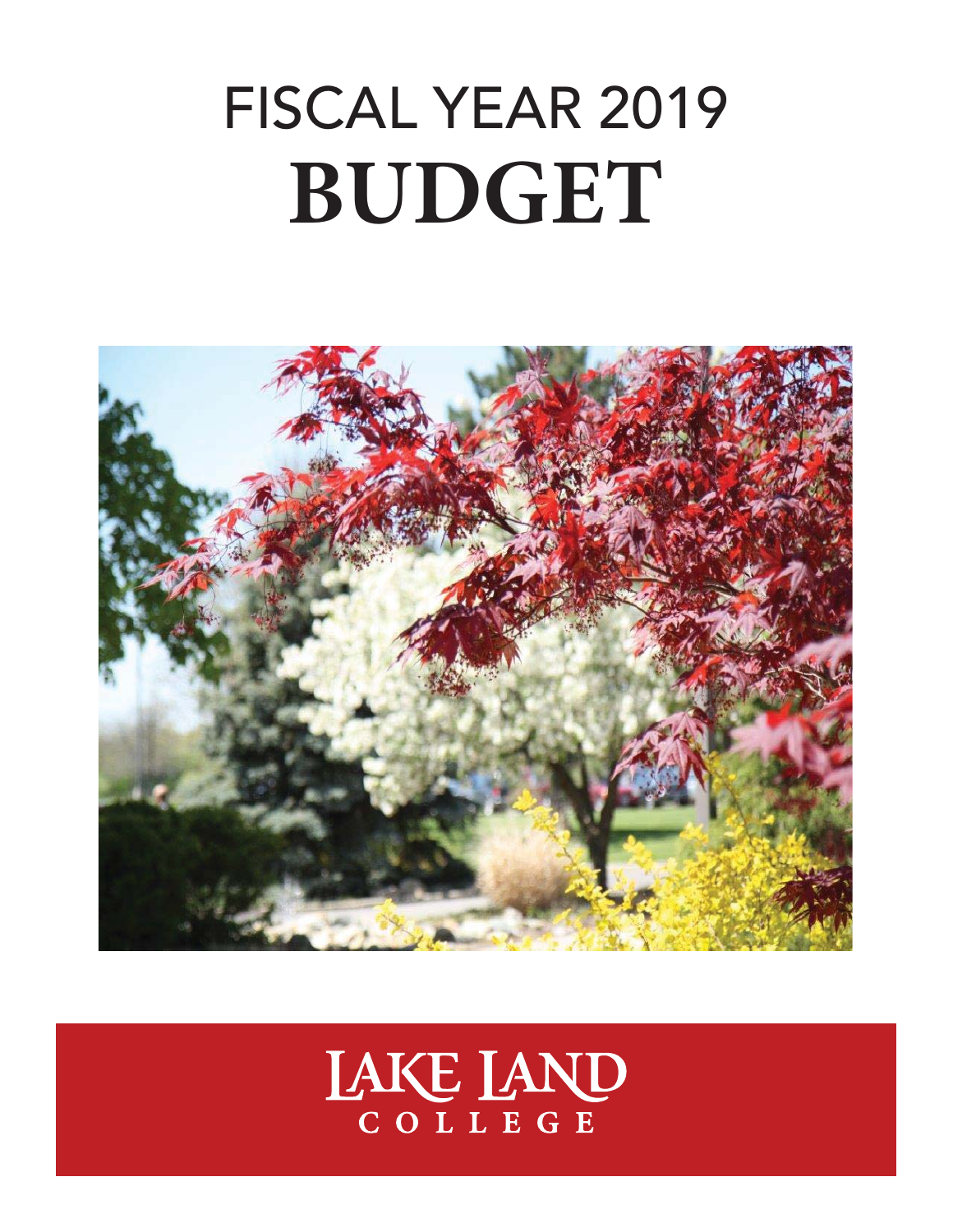

#### Ms. Tessa Philpot, Student Trustee

## COLLEGE PRESIDENT

Dr. Jonathan Bullock, President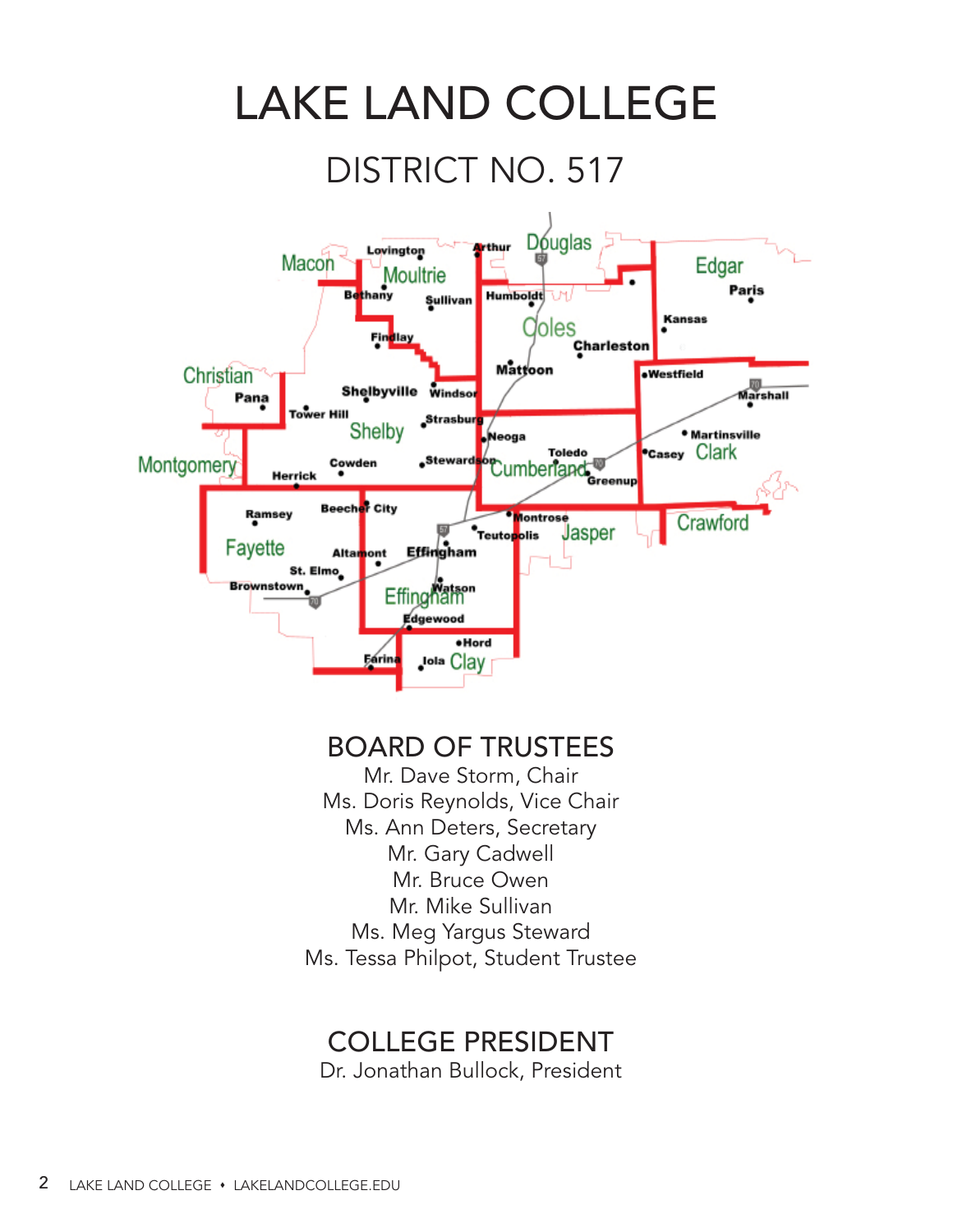## **IAKE IAND** COLLEGE

## Fiscal Year 2019 Budget Table of Contents

Page

| Operating Budgeted Expenditures by Program  10              |  |
|-------------------------------------------------------------|--|
| Operating Budgeted Expenditures by Object 11                |  |
|                                                             |  |
| Operations and Maintenance Fund Expenditures by Program  13 |  |
|                                                             |  |
|                                                             |  |
| Operations and Maintenance Fund (Restricted) Budget  16     |  |
|                                                             |  |
| Restricted Purposes Fund Budgeted Revenues  18              |  |
| Restricted Purposes Fund Budgeted Expenditures  19          |  |
| Liability, Protection & Settlement Fund Budget  20          |  |
|                                                             |  |
|                                                             |  |
|                                                             |  |
|                                                             |  |
|                                                             |  |
|                                                             |  |
|                                                             |  |
|                                                             |  |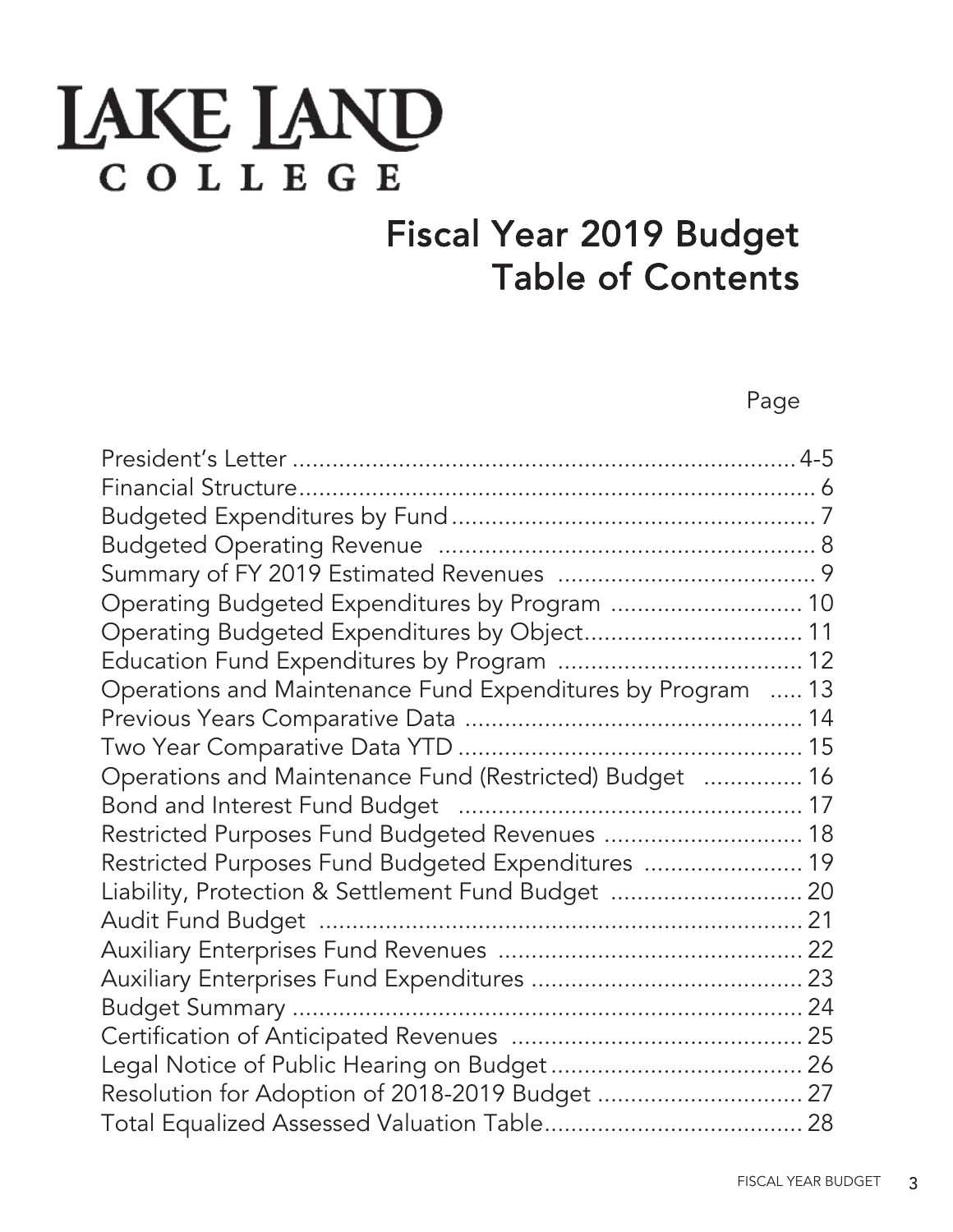## **JAKE JAND** COLLEGE

To: Lake Land College Board of Trustees

From: Dr. Josh Bullock, President

Subject: Proposed 2019 Fiscal Year Operating Budget

Date: June 7, 2018

The proposed FY 2019 budget for Lake Land College is presented for your consideration in the following pages.

The total FY 2019 budget for all funds (including operating and restricted purpose funds) is \$102,705,406, a significant increase over the FY 2018 budget of \$85,064,429. The FY 2019 Restricted Purposes Fund (Fund 6) increased \$3.9 million to address additional grant related expenditures, while the Operations and Maintenance Fund (Fund 3) saw an increase of \$10.4 million related to recently bonded campus projects.

The FY 2019 operating budget (Fund 1 and Fund 2) is presented as a balanced budget with estimated income of \$53,824,159, and corresponding expenditures of \$53,824,159. This represents an expenditure increase of \$3.2 million. Increased revenues and expenditures are primarily related to growth in the mandated State University Retirement System (SURS) pass through funding, and an increase in equalization grant funds. This budget provides for \$250,000 to be added to the College's fund balance to offset future unplanned expenditures.

Revenue and expenditure assumptions used in developing the operating budget follow.

Revenue Increases:

- A \$3 per credit hour tuition adjustment and a \$1 per credit hour fee adjustment will generate \$331,241 in additional revenue.
- Dual credit fee adjustments will add \$21,559 to revenue.
- Additional property tax revenue collected due to changes in EAV will yield \$516,555.
- The College budget is predicated on receiving increased credit hour reimbursement and equalization grants as allocated by the Illinois Community College Board for FY 2019.
- The State University Retirement System (SURS) pass through amount increased \$3.27 million, to \$18,500,000. A corresponding expenditure increase has been budgeted.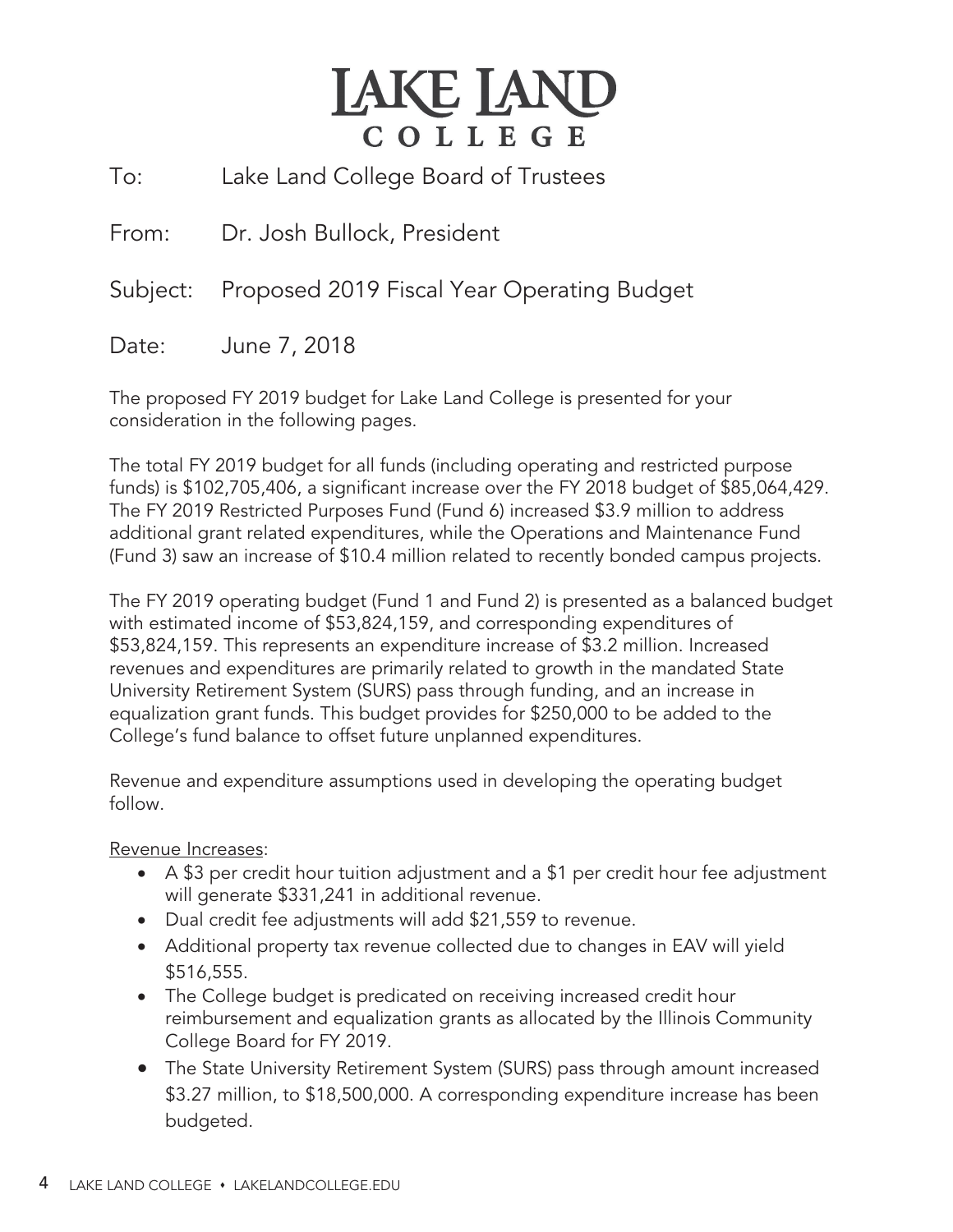Revenue Decreases:

- An anticipated 4 percent decline in enrollments will create an estimated tuition and fee revenue loss of \$549,097 compared to FY 2018.
- A revenue loss of \$96,037 will result from the reduction in the Corporate Personal Property Replacement Tax (CPPRT).
- Tuition and fee revenue adjustments from an overstatement of FY 2018 revenues will result in a reduction of \$1,835,037.

#### Expenditure Increases:

- Compensation increases for contractual and non-contractual personnel, planned retirement participants, as well as part-time staff, will increase expenditures by \$710,475.
- Anticipated health insurance rate increases will add \$288,684 to expenditures.
- Partial restoration of text book purchasing funds will increase expenditures by \$175,000.
- Annualizing compensation for three full-time positions and hiring of three new positions will add \$200,309 in expenditures.
- Funding for utility and contractual service increases will add \$43,895 in expenditures.
- The budget provides for a \$100,000 increase for strategic initiative funding and \$175,000 for data analytics software.
- \$1.5 million has been added for physical plant and other college contingencies.

**Expenditure Decreases:** 

- The College will maintain the 25 percent reduction from FY 2015 non-staff operational budgets, as introduced in FY2017.
- Changes in personnel expenditures due to retiree replacements and cost shifts will save \$295,328.
- A reduction in one-time operational expenditures will net reductions of \$205,000.

College leadership presents the FY 2019 budget with full confidence it will maintain the College's solid financial footing and the quality educational experience our students have grown to expect, while simultaneously investing in the future success of our students and the district.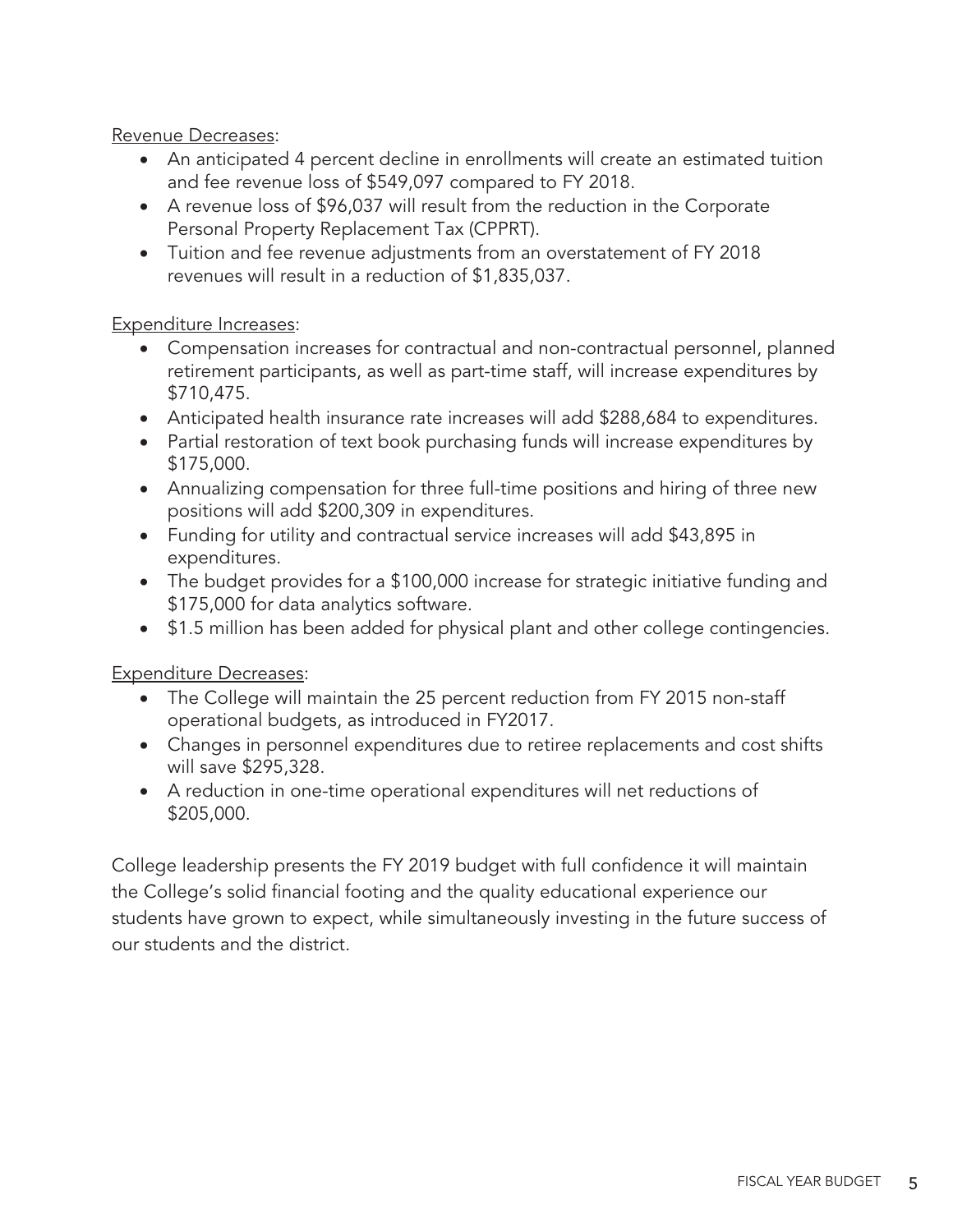## FINANCIAL STRUCTURE

Revenues and Expenditures of Lake Land College are divided into various funds to accomplish the overall mission and objectives of the College. Those funds are defined as follows:

#### EDUCATION FUND

The Education Fund is used to account for the revenues and expenditures of the academic and service programs of the college. It includes the cost of instructional, administrative, and professional salaries; supplies and equipment; library books and materials; maintenance of instructional and administrative equipment; and other costs pertaining to the educational programs of the college.

#### OPERATIONS AND MAINTENANCE FUND

The Operations and Maintenance Fund is used to account for expenditures for the improvement, maintenance, repair, or benefit of buildings and property, including the cost of interior decorating and the installation, improvement, repair, replacement and maintenance of building fixtures, rental of buildings and property for community college purposes, payment of all premiums for insurance upon buildings and building fixtures, salaries of janitors, technicians, or other custodial employees; all costs of fuel, lights, gas, water, telephone service and custodial supplies and equipment; and the cost of professional surveys of the condition of College buildings.

#### OPERATIONS AND MAINTENANCE FUND (RESTRICTED)

The Operations and Maintenance Fund (Restricted) is used to account for monies restricted for building purposes and site acquisition.

#### BOND AND INTEREST FUND

The Bond and Interest Fund is used to account for payment of principal, interest, and related changes on any outstanding bonds.

#### AUXILIARY ENTERPRISES FUND

The Auxiliary Enterprises Fund accounts for College services and activities which are self-supporting and are not absolutely essential to the mission of the College. Examples of these activities are: Food Service, Bookstore, Athletics and Student Organizations.

#### RESTRICTED PURPOSES FUND

The Restricted Purposes Fund is for the purpose of accounting for monies that have external restrictions regarding their use.



#### WORKING CASH FUND

The Working Cash Fund is used to account for the proceeds of Working Cash Bonds. By making temporary transfers, the Working Cash Fund is used as a source of working capital. Such temporary transfers assist operating funds in meeting the demands for ordinary and necessary expenditures of temporary low cash balances.

#### TRUST AND AGENCY FUND

The Trust and Agency Fund is used to receive and hold funds when the College serves as custodian or fiscal agent for another body. The College has an agency rather than a beneficial interest in these monies. There is no budget for this fund.

#### AUDIT FUND

The Audit Fund is established for recording the payment of auditing expenses and the audit tax levy.



#### LIABILITY, PROTECTION, AND SETTLEMENT FUND

The Liability, Protection, and Settlement Fund is used to record levies and expenditures for tort liability, medicare insurance, FICA taxes, unemployment insurance, and workers compensation.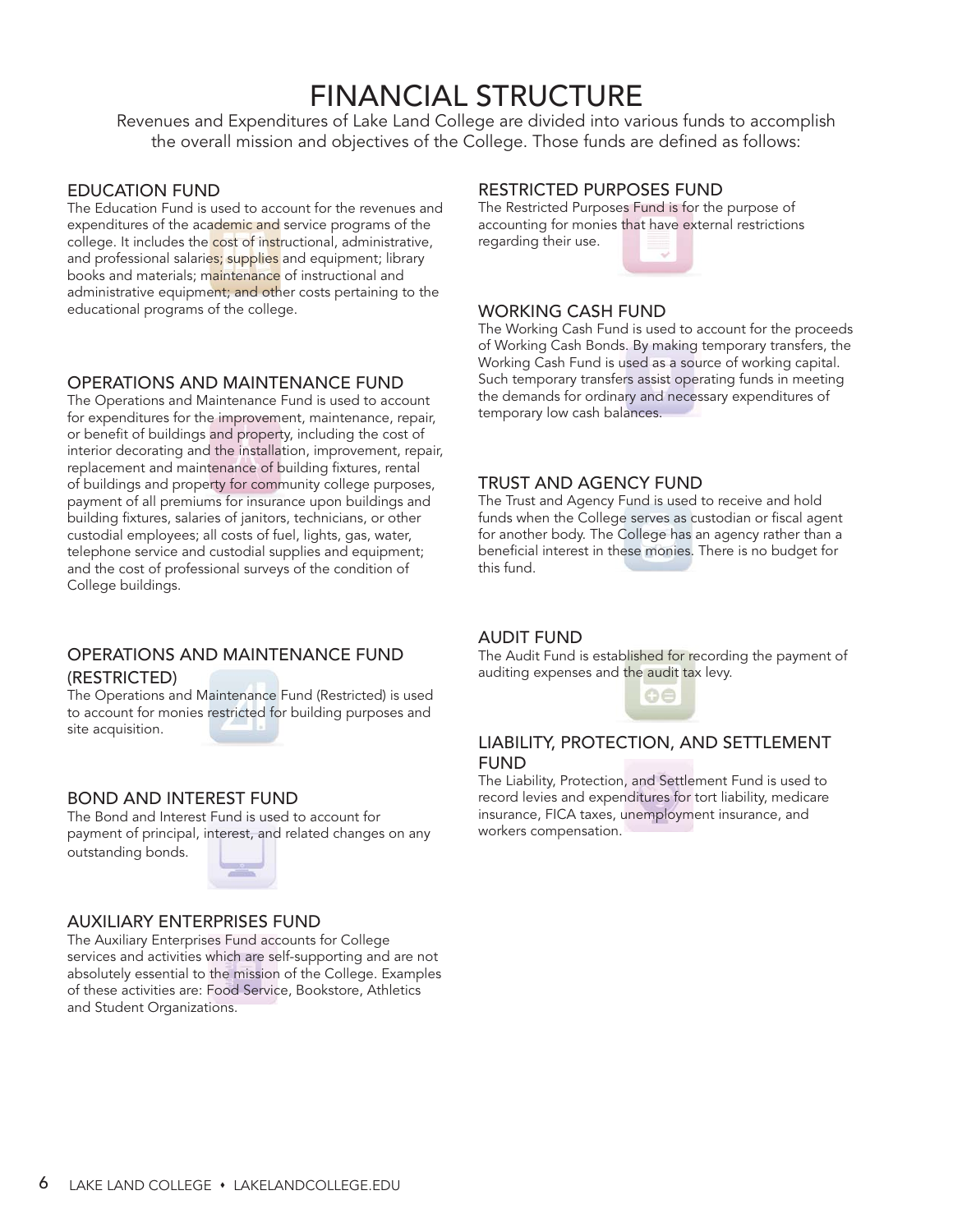## BUDGETED EXPENDITURES BY FUND





|--|--|



Restricted Purposes ................................... 26,491,728



|--|



Liability, Protection, & Settlement............... 1,835,759

TOTAL .................................................... \$102,705,406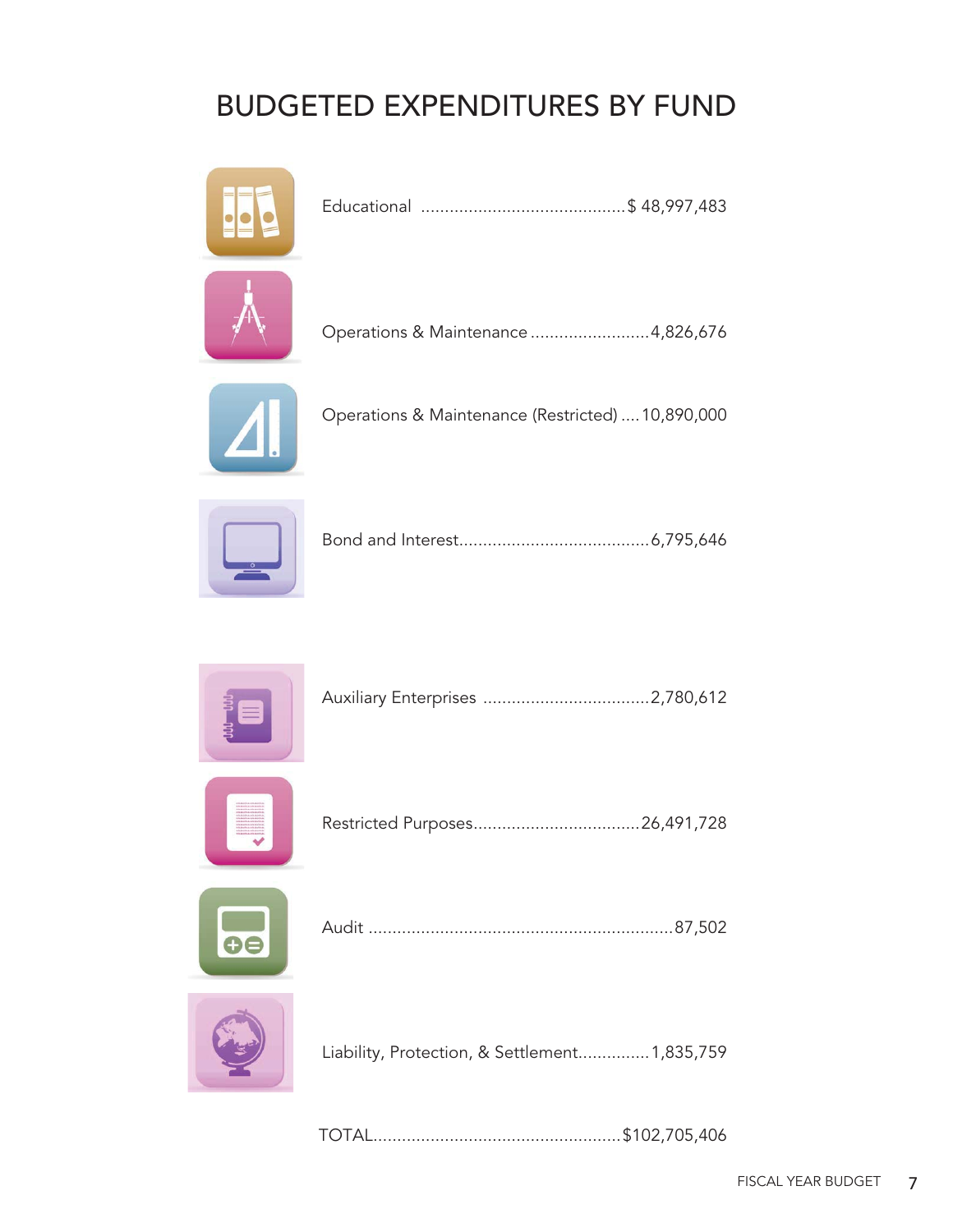## BUDGETED OPERATING REVENUE

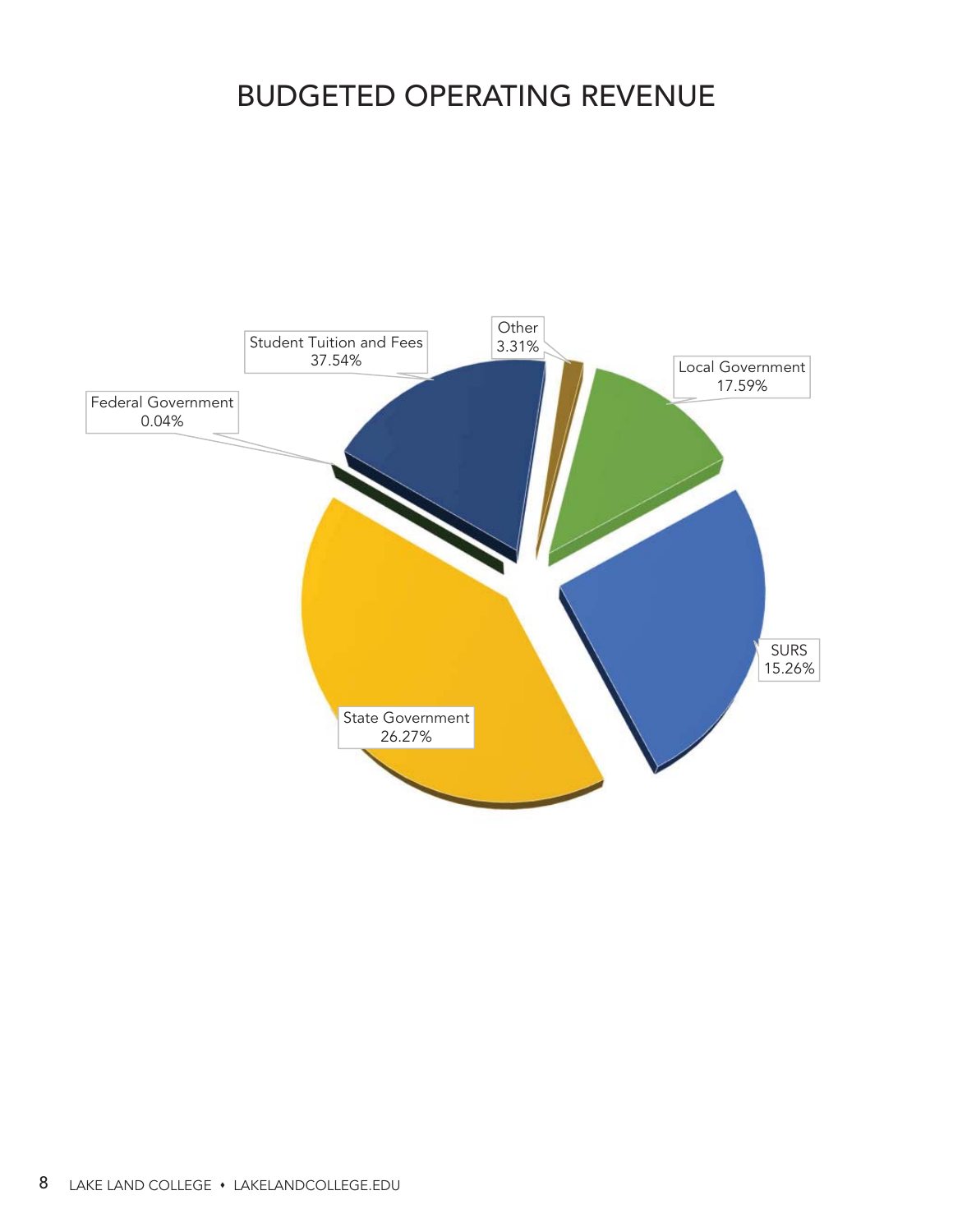| Lake Land College District No. 517                  |            |                   |                | Year Ended June 30, 2019           |                         |                             |
|-----------------------------------------------------|------------|-------------------|----------------|------------------------------------|-------------------------|-----------------------------|
|                                                     |            | Education<br>Fund |                | Operating &<br>Maintenance<br>Fund |                         | Total<br>Operating<br>Funds |
| OPERATING REVENUES BY SOURCE                        |            |                   |                |                                    |                         |                             |
| Local Government<br>Local Taxes                     | \$         | 8,203,381         | \$             | 748,174                            | \$                      | 8,951,555                   |
| Chargeback Revenue                                  |            | 30,000            |                |                                    |                         | 30,000                      |
| Corp Pers Prop Repl Taxes                           |            | 361,167           |                |                                    |                         | 361,167                     |
| TOTAL LOCAL GOVERNMENT                              | \$         | 8,594,548         | $\updownarrow$ | 748,174                            | $\updownarrow$          | 9,342,722                   |
| <b>State Government</b>                             |            |                   |                |                                    |                         |                             |
| <b>State University Retirement</b>                  | \$         | 17,252,064        | \$             | 1,247,936                          | \$                      | 18,500,000                  |
| System                                              |            |                   |                |                                    |                         |                             |
| <b>ICCB Credit Hour Grants</b>                      |            | 4,321,850         |                |                                    |                         | 4,321,850                   |
| <b>ICCB</b> Equalization Grants                     |            | 2,957,308         |                | 2,957,307                          |                         | 5,914,615                   |
| <b>ICCB Career and Technical</b><br>Hours           |            | 573,057           |                |                                    |                         | 573,057                     |
| Department of Juvenile Justice                      |            | 222,000           |                |                                    |                         | 222,000                     |
| Department of Corrections                           |            | 255,500           |                |                                    |                         | 255,500                     |
|                                                     |            |                   |                |                                    |                         |                             |
| TOTAL STATE GOVERNMENT                              | \$         | 25,581,779        | \$             | 4,205,244                          | \$                      | 29,787,022                  |
| <b>Federal Government</b>                           |            |                   |                |                                    |                         |                             |
| Grant Admin Fee                                     | $\sqrt{2}$ | 14,296            |                |                                    | \$                      | 14,296                      |
| <b>Student Tuition and Fees</b>                     |            |                   |                |                                    |                         |                             |
| Tuition                                             | \$         | 9,505,649         |                |                                    | \$                      | 9,505,649                   |
| Fees                                                |            | 3,086,596         |                |                                    |                         | 3,086,596                   |
| Other Student Assessments                           |            | 938,898           |                |                                    |                         | 938,898                     |
| TOTAL TUITION AND FEES                              |            | 13,531,143        |                |                                    |                         | 13,531,143                  |
|                                                     |            |                   |                |                                    |                         |                             |
| Other Sources                                       |            |                   |                |                                    |                         |                             |
| Sales and Service Fees<br><b>Facilities Revenue</b> | \$         | 777,624           | \$             | 225,352                            | \$                      | 777,624<br>225,352          |
| Investment Revenue                                  |            | 146,000           |                |                                    |                         | 146,000                     |
|                                                     |            |                   |                |                                    |                         |                             |
| <b>TOTAL OTHER SOURCES</b>                          | \$         | 923,624           | \$             | 225,352                            | $\updownarrow$          | 1,148,976                   |
| TOTAL 2019 BUDGETED REVENUE                         | \$         | 48,645,390        | $\updownarrow$ | 5,178,769                          | $\sqrt[6]{\frac{4}{5}}$ | 53,824,159                  |
|                                                     |            |                   |                |                                    |                         |                             |
| Less Nonoperating Items*                            |            | 30,000            |                |                                    |                         |                             |
| Tuition Chargeback Revenue<br>ADJUSTED REVENUE      | \$<br>\$   | 48,615,390        | \$             | 5,178,769                          | \$<br>$\overline{\$}$   | 30,000<br>53,794,159        |
|                                                     |            |                   |                |                                    |                         |                             |

#### Summary of Fiscal Year 2019 Estimated Revenues

\*Interdistrict revenues that do not generate related district credit hours are subtracted to allow for statewide comparisons.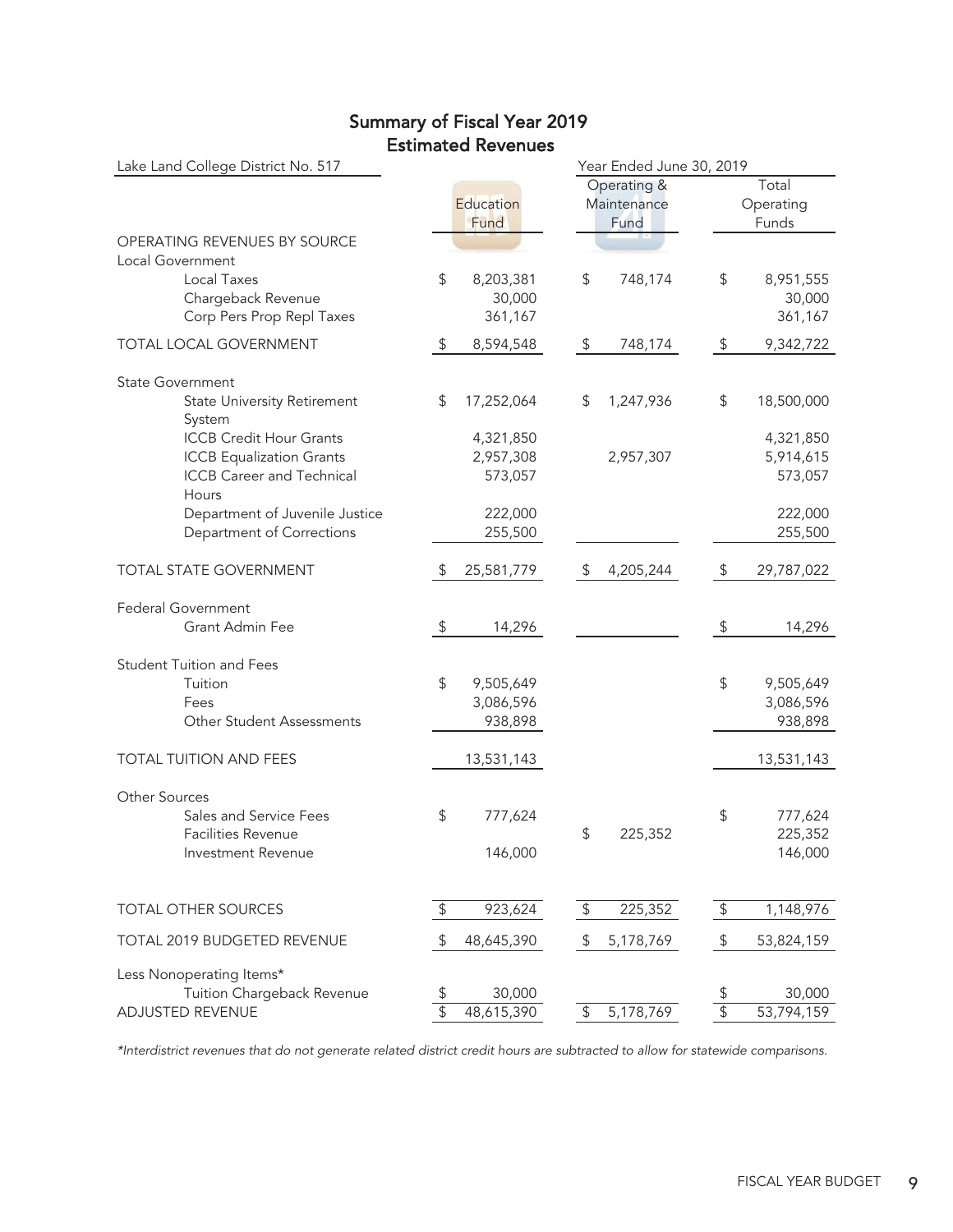## SUMMARY OF FISCAL YEAR 2019 OPERATING BUDGETED EXPENDITURES BY PROGRAM



|                                                       | Education<br>Fund | Operating &<br>Maintenance<br>Fund | Totals          | %     |
|-------------------------------------------------------|-------------------|------------------------------------|-----------------|-------|
| <b>BY PROGRAM</b>                                     |                   |                                    |                 |       |
| Instruction                                           | 26,396,692<br>S.  |                                    | 26,396,692<br>S | 49.0% |
| Academic Support                                      | 1,526,878         |                                    | 1,526,878       | 2.8%  |
| <b>Student Services</b>                               | 3,629,238         |                                    | 3,629,238       | 6.7%  |
| Public Service/Continuing Education                   | 1,133,269         |                                    | 1,133,269       | 2.1%  |
| Operation and Maint. Of Plant                         |                   | 4,826,676<br>\$                    | 4,826,676       | 9.0%  |
| Institutional Support<br>Scholarships, Student Grants | 13,716,283        |                                    | 13,716,283      | 25.5% |
| and Waivers                                           | 1,170,066         |                                    | 1,170,066       | 2.2%  |
| <b>INTERFUND TRANSFERS</b>                            | 1,425,057<br>\$.  | \$.                                | 1,425,057<br>S  | 2.6%  |
| <b>TOTAL 2019 BUDGETED EXPENDITURES</b>               | 48,997,483<br>S.  | 4,826,676                          | \$53,824,159    | 100%  |
| Less Nonoperating Items*                              |                   |                                    |                 |       |
| Tuition Chargeback Expenditure                        | 35,000<br>\$      |                                    | 35,000<br>S     |       |
| <b>ADJUSTED EXPENDITURES</b>                          | 48,962,483        | 4,826,676                          | \$53,789,159    |       |

\*Interdistrict revenues that do not generate related district credit hours are subtracted to allow for statewide comparisons.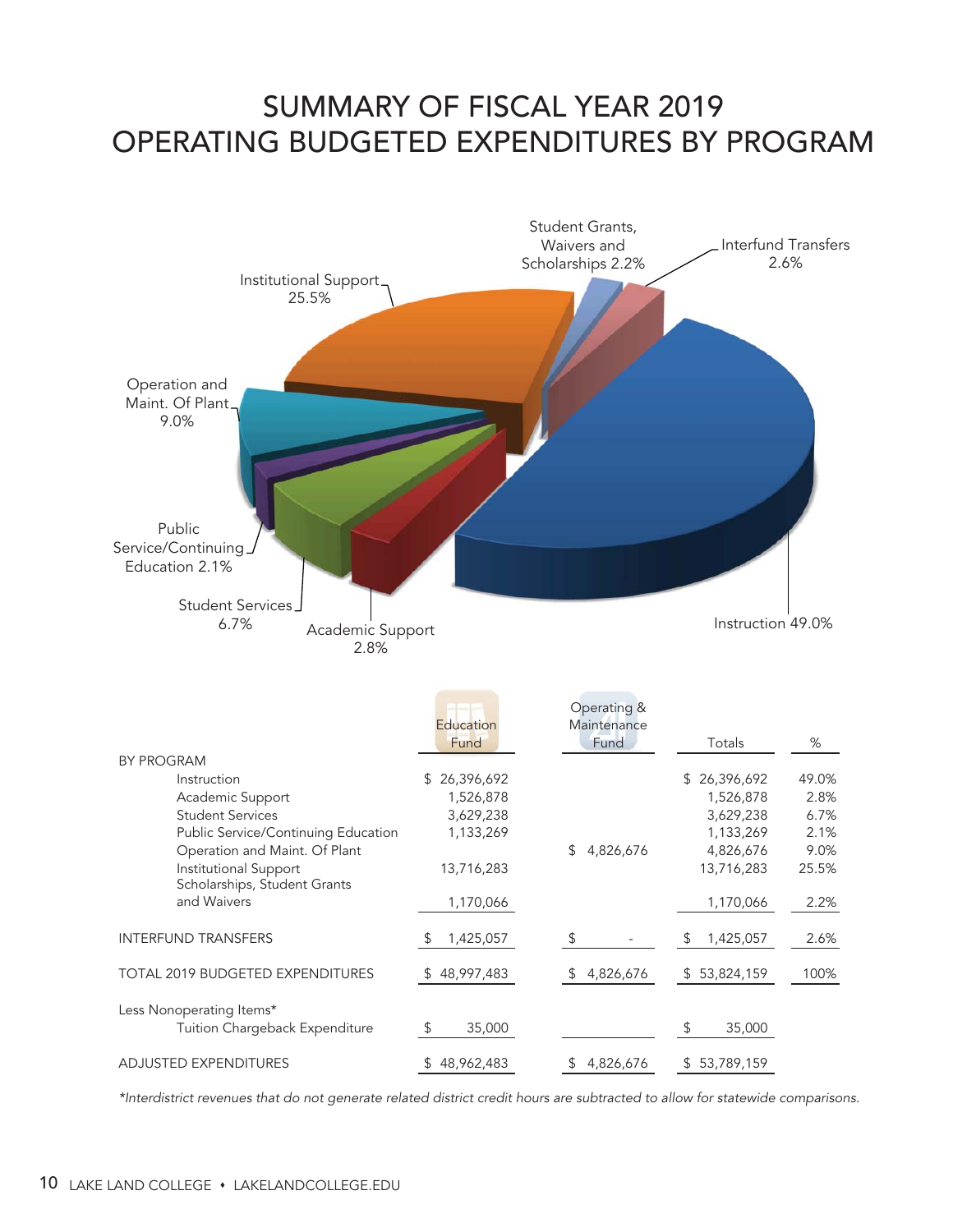## SUMMARY OF FISCAL YEAR 2019 OPERATING BUDGETED EXPENDITURES BY OBJECT



Employee Benefits 7.6%

|                                    | Education<br>Fund | Operating &<br>Maintenance<br>Fund | Total<br>Operating<br>Funds | %     |
|------------------------------------|-------------------|------------------------------------|-----------------------------|-------|
| BY OBJECT                          |                   |                                    |                             |       |
| Salary and Wages                   | 16,692,313<br>\$  | 1,298,144<br>\$                    | 17,990,457<br>\$            | 33.4% |
| <b>Employee Benefits</b>           | 3,751,995         | 330,424                            | 4,082,419                   | 7.6%  |
| <b>SURS</b>                        | 17,252,064        | 1,247,936                          | 18,500,000                  | 34.4% |
| <b>Contractual Services</b>        | 1,263,349         | 213,735                            | 1,477,084                   | 2.7%  |
| General Materials and Supplies     | 3,364,514         | 255,095                            | 3,619,609                   | 6.7%  |
| <b>Travel and Meeting Expenses</b> | 333,607           | 250                                | 333,857                     | 0.6%  |
| <b>Fixed Charges</b>               | 455,623           | 205,600                            | 661,223                     | 1.2%  |
| Utilities                          |                   | 1,195,492                          | 1,195,492                   | 2.2%  |
| Capital Outlay                     | 78,141            | 15,000                             | 93,141                      | 0.2%  |
| Other                              | 2,482,144         |                                    | 2,482,144                   | 4.6%  |
| Strategic Initiatives              | 400,000           |                                    | 400,000                     | 0.7%  |
| Provision for Contingency          | 1,498,676         | 65,000                             | 1,563,676                   | 2.9%  |
| <b>INTERFUND TRANSFERS</b>         | 1,425,057         | S.                                 | 1,425,057                   | 2.6%  |
| TOTAL 2019 BUDGETED EXPENDITURES   | 48,997,483<br>\$  | 4,826,676<br>S.                    | \$53,824,159                | 100%  |
| Less Nonoperating Items*           |                   |                                    |                             |       |
| Tuition Chargeback Expenditure     | 35,000<br>\$      |                                    | 35,000                      |       |
| <b>ADJUSTED EXPENDITURES</b>       | 48,962,483<br>\$  | 4,826,676<br>\$                    | \$53,789,159                |       |

\*Interdistrict revenues that do not generate related district credit hours are subtracted to allow for statewide comparisons.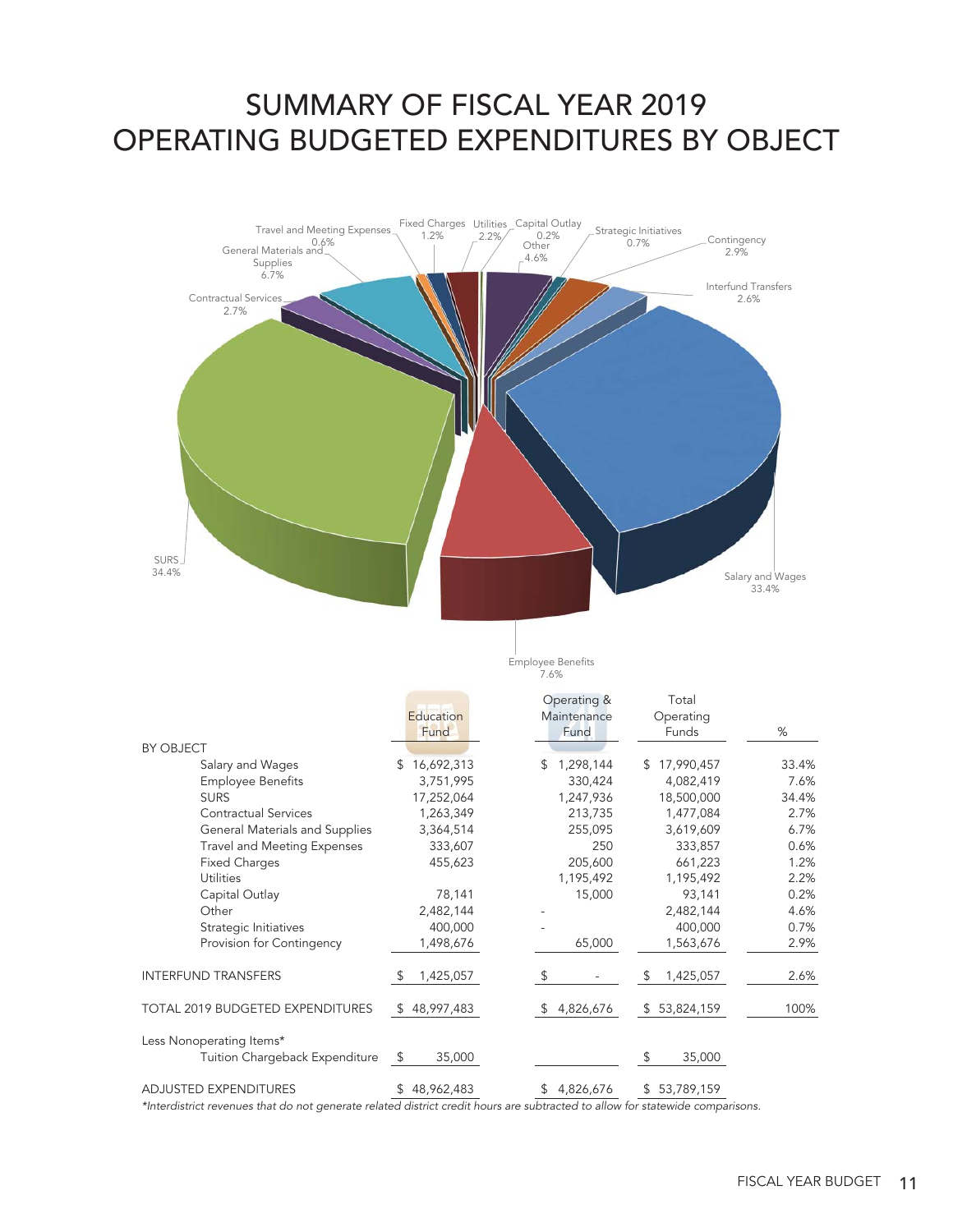#### Fiscal Year 2019 Budgeted Expenditures

| <b>EDUCATION FUND</b>                                                                                                                                                                                                                                                                                                            | Appropriations                                                                                                                               | <b>Totals</b>                   |
|----------------------------------------------------------------------------------------------------------------------------------------------------------------------------------------------------------------------------------------------------------------------------------------------------------------------------------|----------------------------------------------------------------------------------------------------------------------------------------------|---------------------------------|
| <b>INSTRUCTIONAL</b><br>Salary and Wages<br><b>Employee Benefits</b><br><b>SURS</b><br><b>Contractual Services</b><br>General Materials and Supplies<br><b>Travel and Meeting Expenses</b><br><b>Fixed Charges</b><br>Capital Outlay                                                                                             | \$<br>10,971,545<br>2,457,938<br>11,432,042<br>555,996<br>725,425<br>145,996<br>72,225<br>35,525                                             | \$26,396,692                    |
| <b>ACADEMIC SUPPORT</b><br>Salary and Wages<br><b>Employee Benefits</b><br><b>SURS</b><br><b>Contractual Services</b><br>General Materials and Supplies<br><b>Travel and Meeting Expenses</b><br><b>Fixed Charges</b><br>Capital Outlay<br>Other                                                                                 | \$<br>372,603<br>74,498<br>845,322<br>2,515<br>214,490<br>11,250<br>6,200                                                                    | 1,526,878<br>S                  |
| STUDENT SERVICES<br>Salary and Wages<br>Employee Benefits<br><b>SURS</b><br><b>Contractual Services</b><br><b>General Materials and Supplies</b><br><b>Travel and Meeting Expenses</b><br><b>Fixed Charges</b><br>Other                                                                                                          | 1,588,486<br>\$<br>402,437<br>1,485,980<br>9,322<br>100,414<br>35,098<br>7,500                                                               | \$                              |
| PUBLIC SERVICE/CONTINUING EDUCATION<br>Salary and Wages<br><b>Employee Benefits</b><br><b>SURS</b><br><b>Contractual Services</b><br>General Materials and Supplies<br><b>Travel and Meeting Expenses</b><br><b>Fixed Charges</b><br>Capital Outlay<br>Other                                                                     | 349,192<br>\$<br>54,276<br>410,604<br>46,753<br>115,148<br>4,398<br>152,898                                                                  | 3,629,237<br>1,133,269<br>\$    |
| <b>INSTITUTIONAL SUPPORT</b><br>Salary and Wages<br><b>Employee Benefits</b><br><b>SURS</b><br>Contractual Services<br>General Materials and Supplies<br><b>Travel and Meeting Expenses</b><br><b>Fixed Charges</b><br>Capital Outlay<br>Other<br>Provision for Contingency<br>STUDENT GRANTS, WAIVERS AND SCHOLARSHIPS<br>Other | \$<br>3,410,486<br>762,845<br>3,078,116<br>648,763<br>1,809,038<br>136,865<br>224,300<br>42,616<br>2,104,578<br>1,498,676<br>\$<br>1,170,066 | \$13,716,283<br>1,170,066<br>\$ |
| <b>INTERFUND TRANSFERS</b>                                                                                                                                                                                                                                                                                                       |                                                                                                                                              | \$<br>1,425,057                 |
| <b>GRAND TOTAL</b>                                                                                                                                                                                                                                                                                                               |                                                                                                                                              | \$48,997,483                    |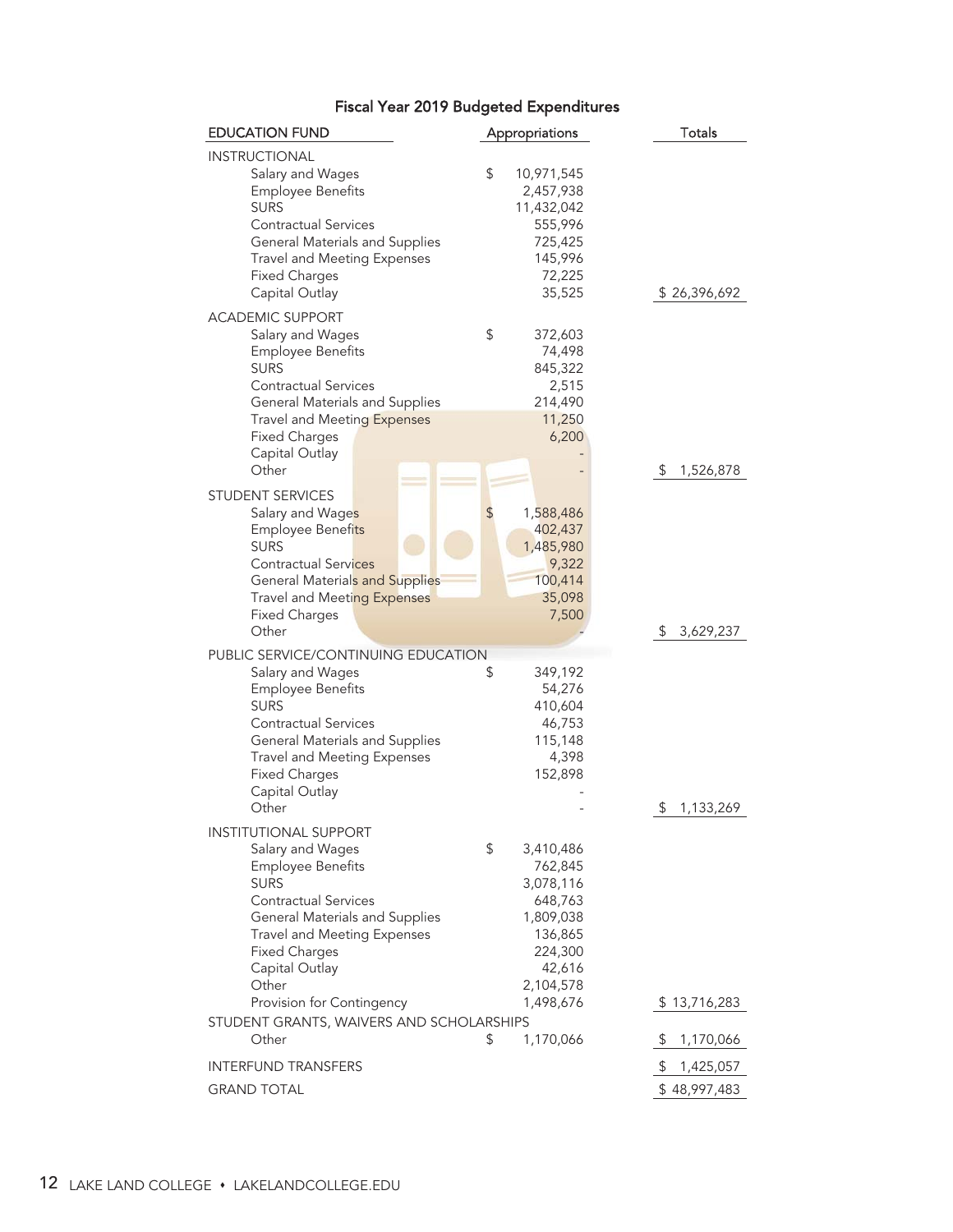## Fiscal Year 2019 Budgeted Expenditures

| OPERATIONS AND MAINTENANCE FUND                                                                                                                                                                                                  |    | Appropriations                                                                                   | <b>Totals</b> |
|----------------------------------------------------------------------------------------------------------------------------------------------------------------------------------------------------------------------------------|----|--------------------------------------------------------------------------------------------------|---------------|
|                                                                                                                                                                                                                                  |    |                                                                                                  |               |
| Salary and Wages<br><b>Employee Benefits</b><br><b>SURS</b><br><b>Contractual Services</b><br>General Materials and Supplies<br><b>Travel and Meeting Expenses</b><br><b>Fixed Charges</b><br><b>Utilities</b><br>Capital Outlay | \$ | 1,298,144<br>330,424<br>1,247,936<br>213,735<br>255,095<br>250<br>205,600<br>1,195,492<br>15,000 |               |
| Other                                                                                                                                                                                                                            |    | 65,000                                                                                           | 4,826,676     |
| <b>GRAND TOTAL</b>                                                                                                                                                                                                               |    |                                                                                                  | 4,826,676     |

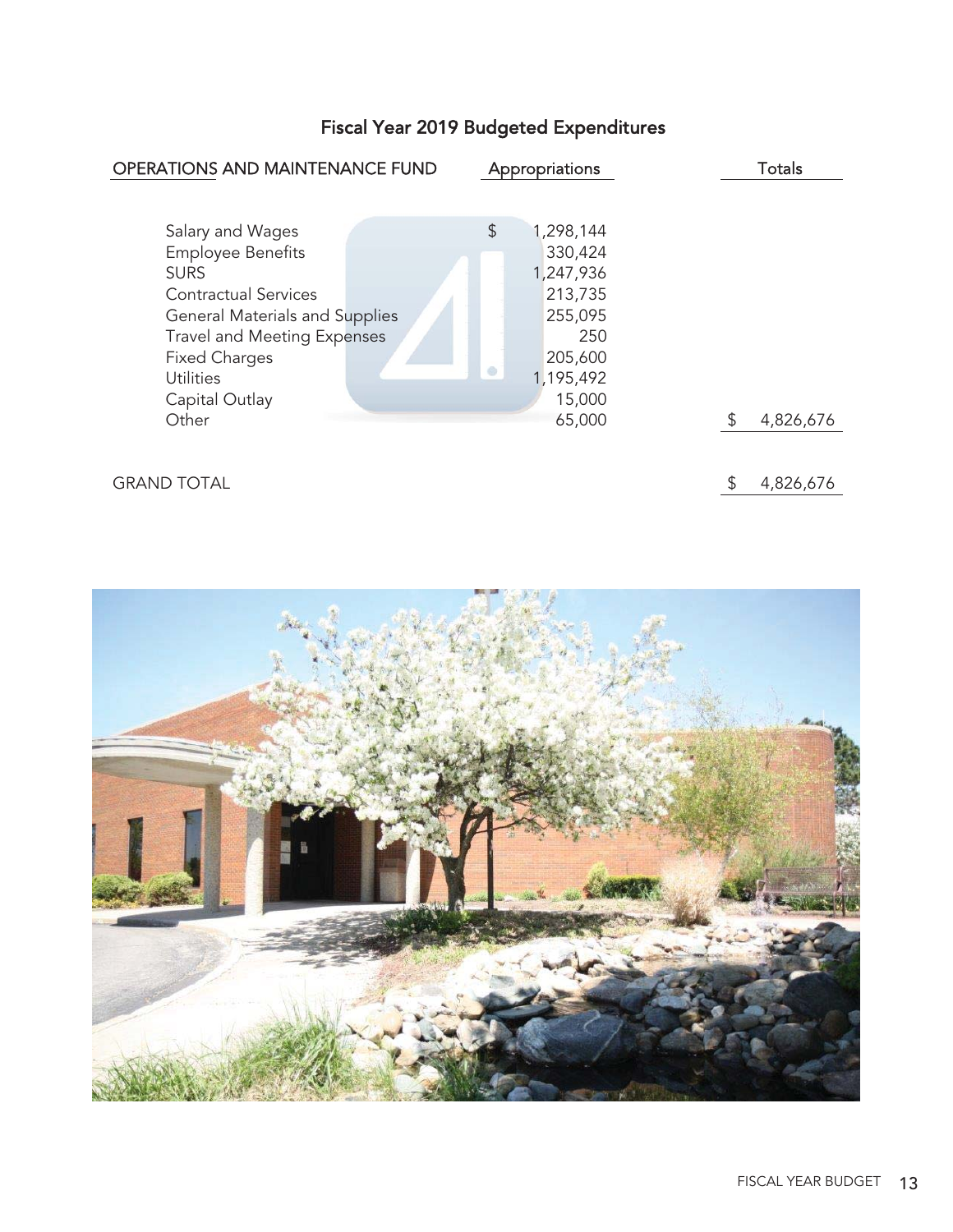#### Two Year Comparative Data

| <b>Estimated Revenues</b>                               |               |              |    |             |                |             |                |              |
|---------------------------------------------------------|---------------|--------------|----|-------------|----------------|-------------|----------------|--------------|
|                                                         |               | Budget 2016  |    | Actual 2016 |                | Budget 2017 |                | Actual 2017  |
| <b>OPERATING REVENUES BY SOURCE</b><br>Local Government | \$            | 6,821,204    | \$ | 7,220,641   | \$             | 7,388,721   | \$             | 7,910,562    |
| <b>State Government</b>                                 |               |              |    |             |                |             |                |              |
| <b>ICCB Credit Hour Grants</b>                          | \$            | 3,915,970    | \$ | 4,088,984   | \$             | 1,263,864   |                | 5,262,447    |
| <b>ICCB</b> Equalization Grants                         |               | 5,748,218    | \$ | 5,423,091   | \$             | 1,382,884   | $\mathbb{S}^-$ | 5,113,746    |
| <b>Other Sources</b>                                    | \$            | 9,595,559    | \$ | 10,992,270  | \$             | 11,978,005  |                | \$17,267,417 |
| <b>Federal Government</b>                               | \$            | 9,585        | \$ | 9.130       | \$             | 7,850       | \$             | 7,850        |
| <b>Student Tuition and Fees</b>                         |               | \$13,835,028 | \$ | 13,691,444  | \$             | 13,521,353  |                | \$15,371,437 |
| <b>Other Sources</b>                                    |               | 1,581,378    | \$ | 2,576,943   | \$             | 4,695,558   |                | 2,537,094    |
| Total                                                   | $\mathcal{L}$ | 41,506,942   | \$ | 44,002,503  | $\mathfrak{L}$ | 40.238.235  |                | \$53,470,553 |

#### Budgeted Expenditures

|                                          |                | Budget 2016  |                                                   | Actual 2016 |            | Budget 2017 |            | Actual 2017  |
|------------------------------------------|----------------|--------------|---------------------------------------------------|-------------|------------|-------------|------------|--------------|
| <b>OPERATING EXPENDITURES BY PROGRAM</b> |                |              |                                                   |             |            |             |            |              |
| Instruction                              | \$             | 19,980,550   | \$                                                | 20,077,809  | \$         | 20,992,002  | \$         | 22,833,632   |
| Academic Support                         |                | 1,831,257    | \$                                                | 1,958,516   | \$         | 1,719,476   | \$         | 1,133,471    |
| <b>Student Services</b>                  |                | 2,554,687    | \$                                                | 2,519,700   | \$         | 2,848,817   | \$         | 3,138,628    |
| Public Service/Continuing Education      | \$             | 1,164,055    | \$                                                | 2,025,798   | \$         | 1,068,531   | \$         | 1,048,876    |
| Operation and Maint. Of Plant            | \$             | 4,691,335    | \$                                                | 4,316,522   | \$         | 4,078,459   | \$         | 4,229,393    |
| Institutional Support                    | $\mathfrak{L}$ | 7,759,719    | \$                                                | 8,855,063   | \$         | 11,668,432  | \$         | 9,023,469    |
| Scholarships, Student Grants and         |                |              |                                                   |             |            |             |            |              |
| Waivers                                  | \$             | 478,561      | $\, \, \raisebox{-1.5pt}{\text{\circle*{1.5}}}\,$ | 393,814     | \$         | 588,356     | \$         | 2,506,810    |
| <b>INTERFUND TRANSFERS</b>               | \$             | 2,447,449    | \$                                                | 2,499,955   | \$         | 1,528,660   | -\$        | 1,271,915    |
|                                          |                |              |                                                   |             |            |             |            |              |
| Total                                    |                | \$40,907,613 | \$                                                | 42,647,177  | \$         | 44,492,733  |            | \$45,186,194 |
|                                          |                | Budget 2016  |                                                   | Actual 2016 |            | Budget 2017 |            | Actual 2017  |
| OPERATING EXPENDITURES BY OBJECT         |                |              |                                                   |             |            |             |            |              |
| Salary and Wages                         | \$             | 18,229,892   | \$                                                | 17,602,472  | \$         | 17,521,062  | \$         | 16,575,512   |
| Employee Benefits - Includes SURS        |                | 12,273,137   | \$                                                | 13,608,416  | \$         | 15,354,042  | \$         | 18,820,213   |
| <b>Contractual Services</b>              | \$             | 1,473,567    | \$                                                | 1,774,070   | \$         | 1,611,548   | \$         | 1,479,527    |
| General Materials and Supplies           |                | 2,896,086    | \$                                                | 2,938,159   | \$         | 3,650,234   | \$         | 1,542,453    |
| <b>Travel and Meeting Expenses</b>       |                | 349,873      | \$                                                | 383,438     | \$         | 161,613     | \$         | 109,654      |
| <b>Fixed Charges</b>                     |                | 603,725      | \$                                                | 646,856     | \$         | 538,754     | \$         | 674,607      |
| Utilities                                | \$             | 1,178,169    | \$                                                | 119,485     | \$         | 1,126,806   | \$         | 1,159,593    |
| Capital Outlay                           |                | 330,036      |                                                   | 200,538     | \$         | 1,404,196   | \$         | 23,424       |
| Other                                    |                | 647,118      | \$                                                | 1,407,974   | \$         | 1,007,462   | \$         | 2,506,810    |
| Provision for Contingency                | \$             | 478,561      | \$                                                | 393,814     | \$         | 588,356     | $\sqrt{2}$ | 1,022,486    |
| <b>INTERFUND TRANSFERS</b>               | \$             | 2,447,449    | \$                                                | 2,499,955   | $\sqrt{2}$ | 1,528,660   | \$         | 1,271,915    |
| Total                                    |                | \$40,907,613 | \$                                                | 42,647,177  | \$         | 44,492,733  |            | \$45,186,194 |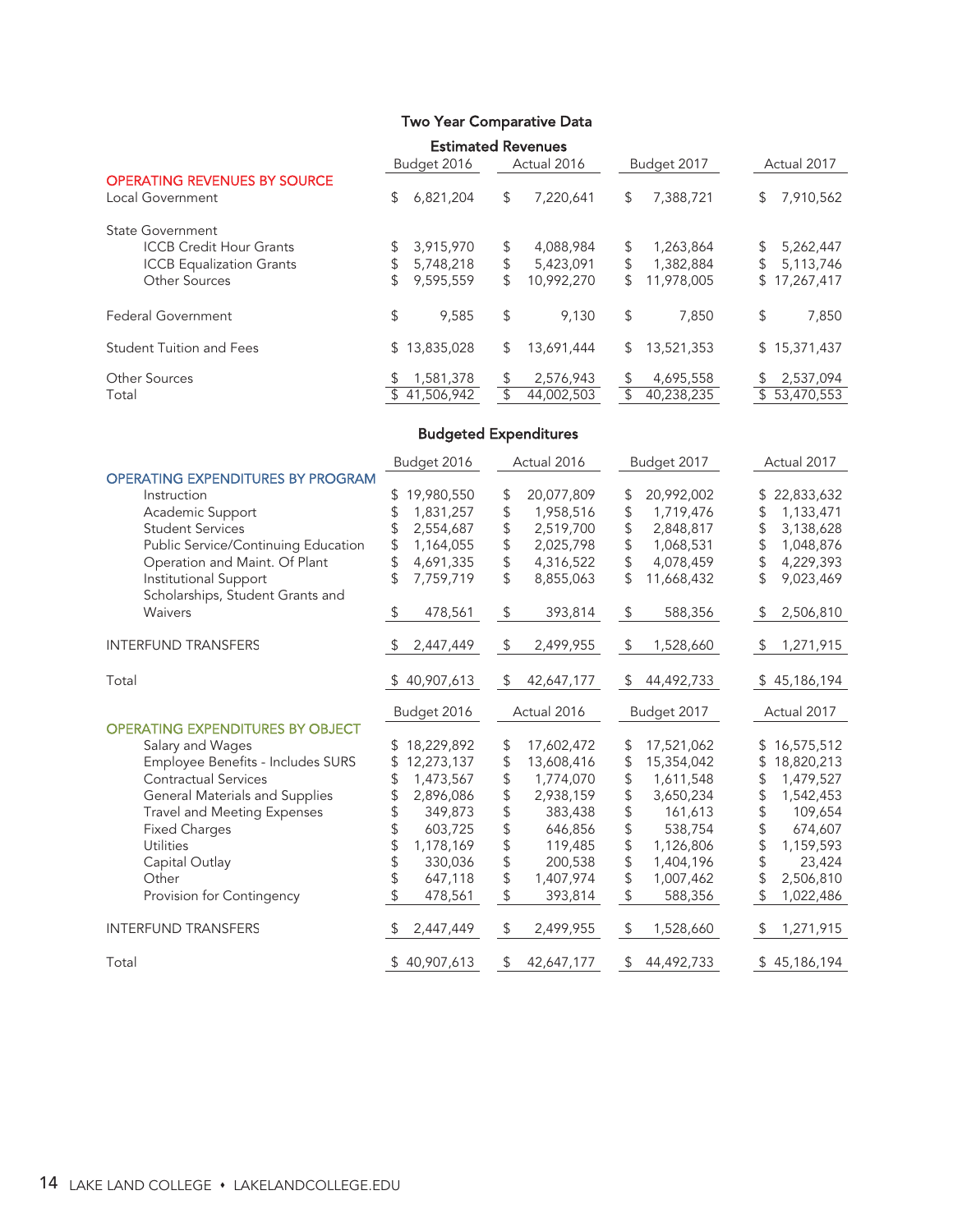#### Two Year Comparative Data

|                                                                                                        |                | <b>Estimated Revenues</b><br>Budget 2018 | <b>YTD 2018</b> | Budget 2019                          |                |                                      |  |
|--------------------------------------------------------------------------------------------------------|----------------|------------------------------------------|-----------------|--------------------------------------|----------------|--------------------------------------|--|
| <b>OPERATING REVENUES BY SOURCE</b><br>Local Government                                                | \$             | 8,922,204                                | \$              | 8,358,518                            | \$             | 9,342,722                            |  |
| State Government<br><b>ICCB Credit Hour Grants</b><br><b>ICCB</b> Equalization Grants<br>Other Sources | \$<br>\$<br>\$ | 4,058,469<br>4,679,320<br>16,278,108     | \$<br>\$<br>\$  | 4,058,469<br>4,679,320<br>16,112,477 | \$<br>\$<br>\$ | 4,321,850<br>5,914,615<br>19,550,557 |  |
| Federal Government                                                                                     | \$             | 14.296                                   |                 |                                      | \$             | 14,296                               |  |
| <b>Student Tuition and Fees</b>                                                                        | \$             | 15,562,477                               | \$              | 13,606,417                           | \$             | 12,592,245                           |  |
| <b>Other Sources</b><br>Total                                                                          |                | 1,105,547<br>\$50,620,421                | \$<br>\$        | 1,398,229<br>48,213,430              | \$<br>\$       | 2,087,874<br>53,824,159              |  |

#### Budgeted Expenditures

|                                          |    | Budget 2018  | <b>YTD 2018</b>  |                | Budget 2019 |
|------------------------------------------|----|--------------|------------------|----------------|-------------|
| <b>OPERATING EXPENDITURES BY PROGRAM</b> |    |              |                  |                |             |
| Instruction                              | \$ | 23,522,077   | \$<br>22,935,826 | \$             | 26,396,692  |
| Academic Support                         | \$ | 1,355,477    | \$<br>1,098,152  | \$             | 1,526,878   |
| <b>Student Services</b>                  | \$ | 3,345,604    | \$<br>3,223,754  | \$             | 3,629,238   |
| Public Service/Continuing Education      | \$ | 1,082,923    | \$<br>1,093,725  | \$             | 1,133,269   |
| Operation and Maint. Of Plant            | \$ | 4,463,679    | \$<br>3,937,808  | \$             | 4,826,676   |
| Institutional Support                    | \$ | 14,301,724   | \$<br>8,943,180  | \$             | 13,716,283  |
| Scholarships, Student Grants and         |    |              |                  |                |             |
| Waivers                                  | \$ | 1,170,066    | \$<br>707,769    | $\updownarrow$ | 1,170,066   |
|                                          |    |              |                  |                |             |
| <b>INTERFUND TRANSFERS</b>               | \$ | 1,378,871    | \$<br>1,378,871  | $\frac{1}{2}$  | 1,425,057   |
|                                          |    |              |                  |                |             |
| Total                                    | S. | 50,620,421   | \$<br>43,319,083 | \$             | 53,824,159  |
|                                          |    | Budget 2018  | <b>YTD 2018</b>  |                | Budget 2019 |
| <b>OPERATING EXPENDITURES BY OBJECT</b>  |    |              |                  |                |             |
| Salary and Wages                         | \$ | 17,131,930   | \$<br>16,655,353 | \$             | 17,990,457  |
| Employee Benefits - Includes SURS        | \$ | 18,992,255   | \$<br>18,950,550 | \$             | 22,582,149  |
| <b>Contractual Services</b>              | \$ | 1,435,320    | \$<br>954,196    | \$             | 1,477,084   |
| General Materials and Supplies           | \$ | 2,820,703    | \$<br>1,881,442  | \$             | 3,619,609   |
| <b>Travel and Meeting Expenses</b>       | \$ | 319,095      | \$<br>115,314    | \$             | 333,857     |
| <b>Fixed Charges</b>                     | \$ | 594,895      | \$<br>625,180    | \$             | 661,223     |
| Utilities                                | \$ | 1,159,647    | \$<br>1,074,646  | \$             | 1,195,492   |
| Capital Outlay                           | \$ | 195,189      | \$<br>26,654     | \$             | 93,141      |
| Other                                    | \$ | 6,082,515    | \$<br>1,145,126  | \$             | 2,482,144   |
| Strategic Initiatives                    | \$ | 445,000      | \$<br>445,000    | \$             | 400,000     |
| Provision for Contingency                | \$ | 65,000       | \$<br>66,751     | \$             | 1,563,676   |
|                                          |    |              |                  |                |             |
| <b>INTERFUND TRANSFERS</b>               | \$ | 1,378,872    | \$<br>1,378,871  | $\mathsf{\$}$  | 1,425,057   |
| Total                                    |    | \$50,620,421 | \$<br>43,319,083 | \$             | 53,824,159  |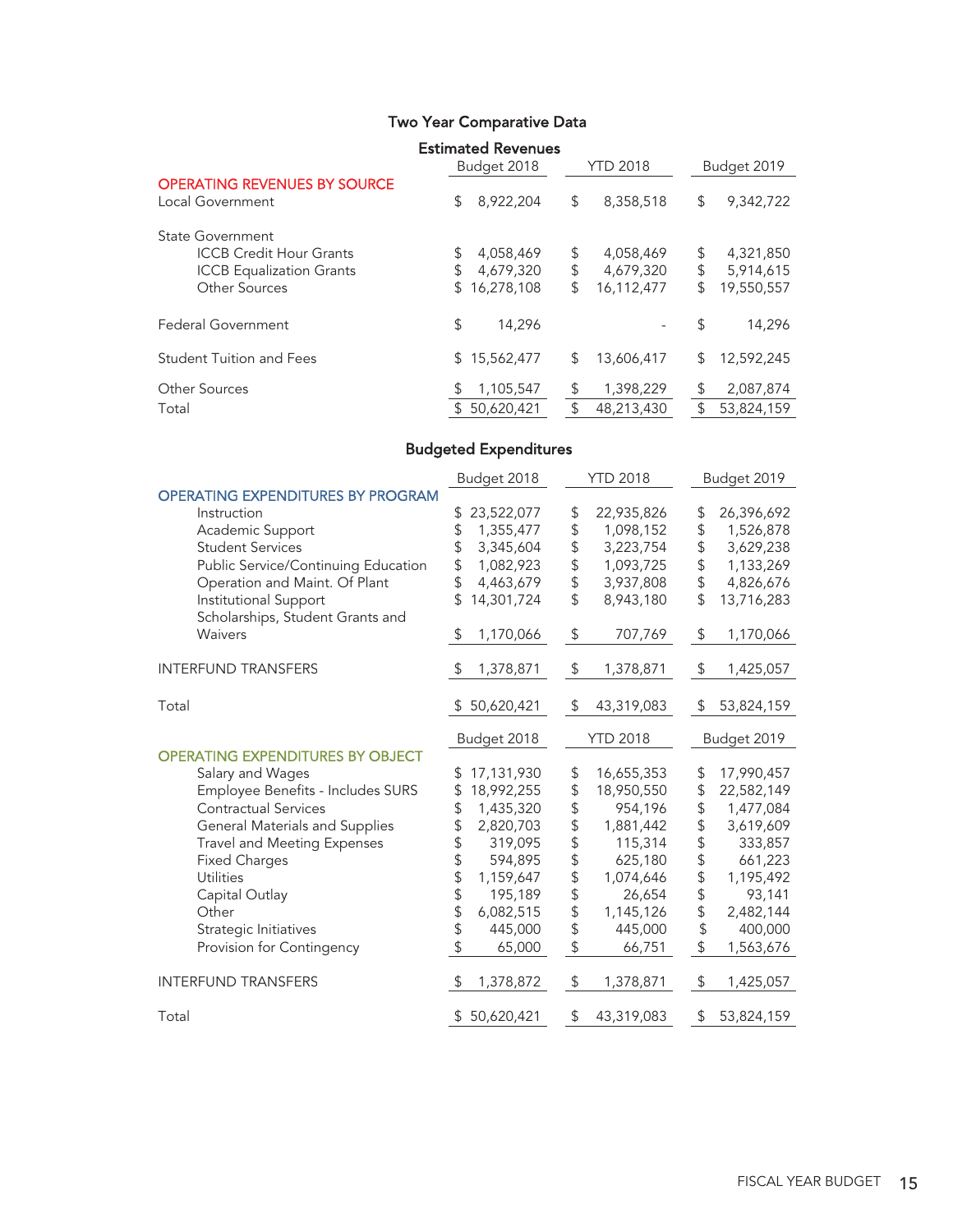| <b>OPERATIONS AND MAINTENANCE FUND (Restricted)</b>   | Revenues |           |    | Totals    |
|-------------------------------------------------------|----------|-----------|----|-----------|
| Local Government<br><b>Current Taxes</b>              | \$       | 1,540,000 | S  | 1,540,000 |
| <b>State Government</b><br><b>Other State Sources</b> |          |           |    |           |
| Loan Proceeds                                         |          |           |    |           |
| Transfers                                             |          |           |    |           |
| Total                                                 |          |           | S. | 1,540,000 |
|                                                       |          |           |    |           |

#### Fiscal Year 2019 Budgeted Expenditures

| <b>OPERATIONS AND MAINTENANCE FUND (Restricted)</b> | Appropriations | Totals       |  |
|-----------------------------------------------------|----------------|--------------|--|
| Institutional Support<br>Capital Outlay             | \$10,890,000   | \$10,890,000 |  |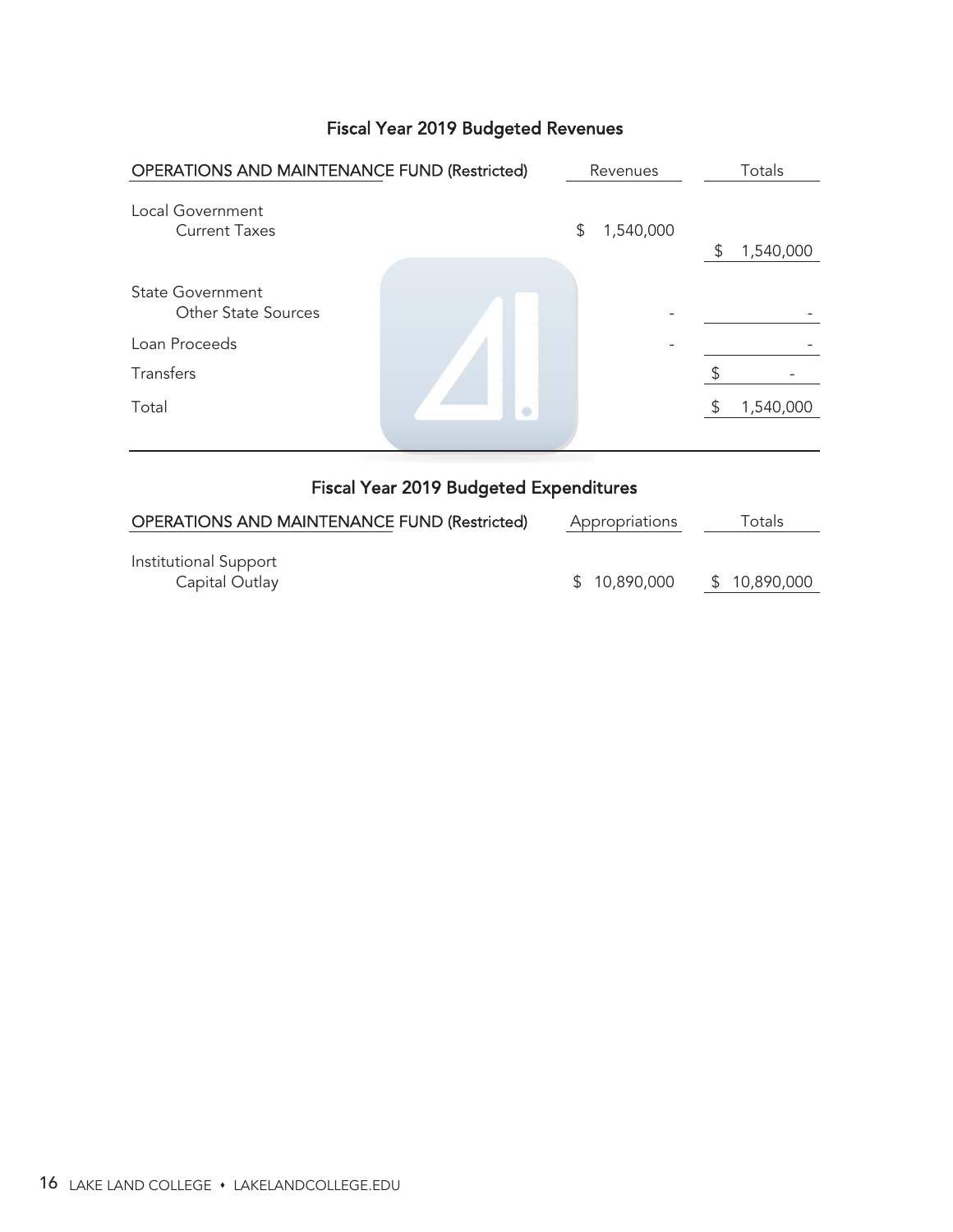| <b>BOND AND INTEREST FUND (Restricted)</b> |           | Revenues | Totals    |    |           |
|--------------------------------------------|-----------|----------|-----------|----|-----------|
| Local Government<br><b>Current Taxes</b>   |           | \$       | 6,632,196 | \$ | 6,632,196 |
| Transfers                                  |           |          |           |    | 163,450   |
| Total                                      |           |          |           | \$ | 6,795,646 |
|                                            | $\bullet$ |          |           |    |           |
|                                            |           |          |           |    |           |

## Fiscal Year 2019 Budgeted Expenditures

| <b>BOND AND INTEREST FUND (Restricted)</b>                                         | Appropriations |                               | Totals    |
|------------------------------------------------------------------------------------|----------------|-------------------------------|-----------|
| Institutional Support<br>Debt Principal Retirement<br>Interest (on Bonds)<br>Other |                | 6,655,000<br>137,646<br>3,000 | 6,795,646 |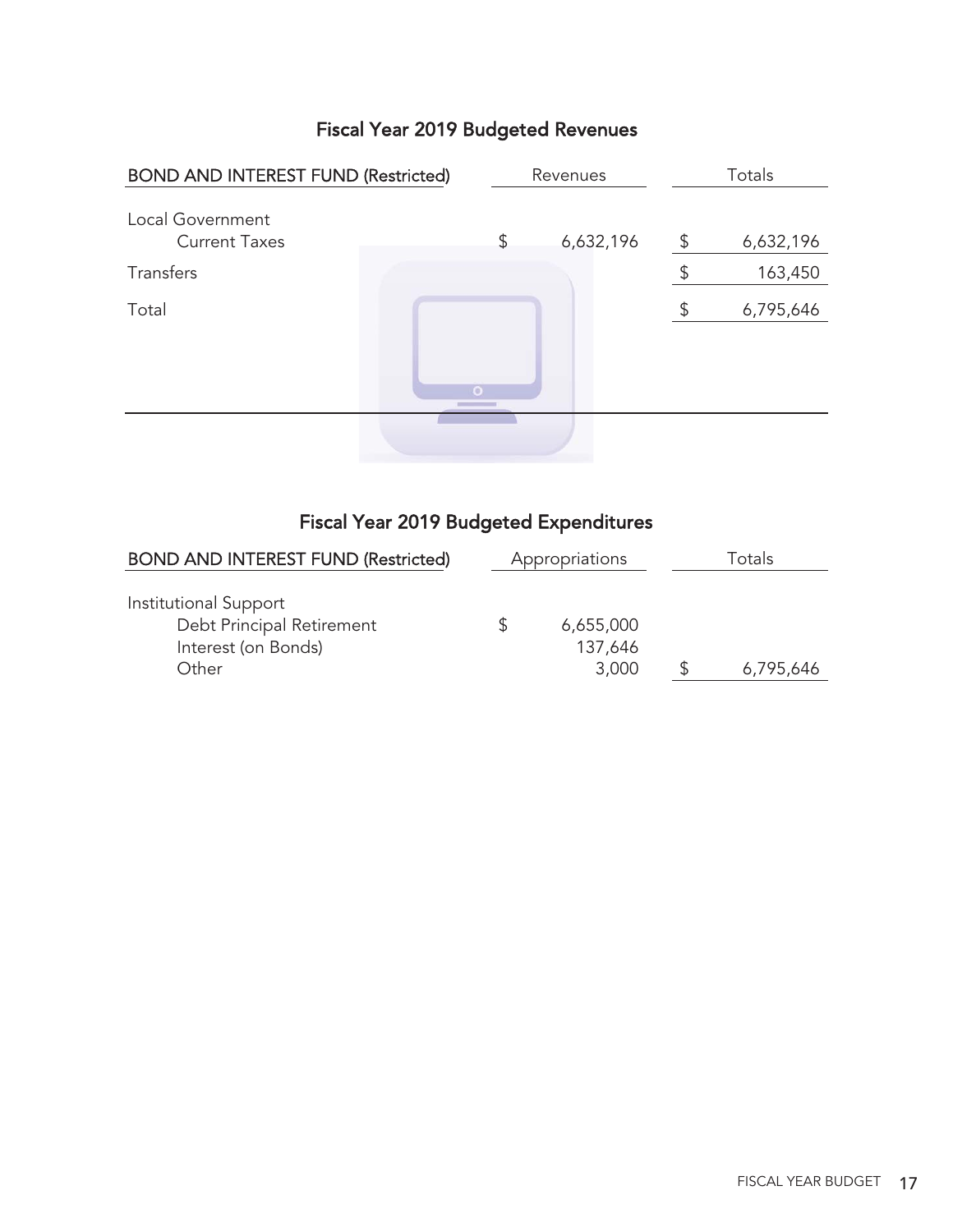| <b>RESTRICTED PURPOSES FUND</b>                                |    | Revenues   |                | Totals       |  |
|----------------------------------------------------------------|----|------------|----------------|--------------|--|
| <b>Local Governmental Sources</b>                              | \$ | 103,166    | $\mathfrak{L}$ | 103,166      |  |
| <b>State Governmental Sources</b>                              |    |            |                |              |  |
| <b>ICCB Credit Hour Grant</b>                                  | \$ | 1,454,859  |                |              |  |
| <b>ICCB Adult Education Grants</b>                             |    | 247,000    |                |              |  |
| Department of Corrections                                      |    | 10,247,193 |                |              |  |
| Department of Juvenile Justice                                 |    | 803,945    |                |              |  |
| Illinois Student Assistance Commission                         |    | 1,618,000  |                |              |  |
| <b>LWIOA</b>                                                   |    | 3,237,203  |                |              |  |
| Other Illinois Governmental Sources                            |    | 325,474    |                | \$17,933,674 |  |
| <b>Federal Governmental Sources</b><br>Department of Education | \$ | 8,355,888  | $\sqrt{2}$     | 8,355,888    |  |
|                                                                |    |            |                |              |  |
| <b>Other Sources</b>                                           |    |            |                |              |  |
| <b>GAST</b>                                                    |    | 14,000     |                |              |  |
| Other Revenue                                                  |    | 85,000     | \$             | 99,000       |  |
| <b>GRAND TOTAL</b>                                             |    |            |                | \$26,491,728 |  |
|                                                                |    |            |                |              |  |



#### Restricted Purposes Fund Revenues FY18 vs FY19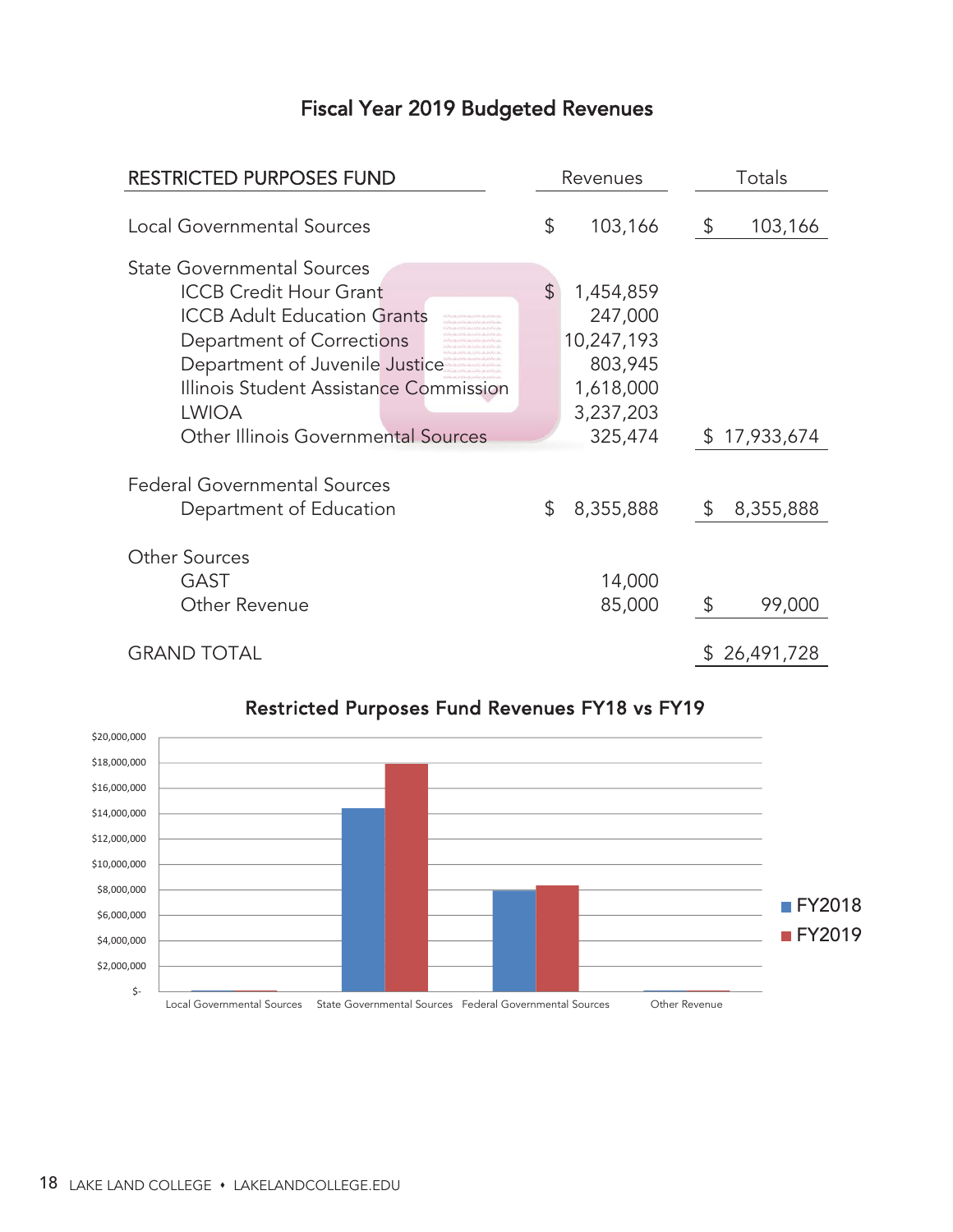#### Fiscal Year 2019 Budgeted Expenditures

| <b>RESTRICTED PURPOSES FUND</b>                                                                                                                                                                                                           | Appropriations                                                                      | <b>Totals</b>    |
|-------------------------------------------------------------------------------------------------------------------------------------------------------------------------------------------------------------------------------------------|-------------------------------------------------------------------------------------|------------------|
| <b>INSTRUCTIONAL</b><br>Salary and Wages<br><b>Employee Benefits</b><br><b>Contractual Services</b><br>General Materials and Supplies<br><b>Travel and Meeting Expenses</b><br><b>Fixed Charges</b><br>Utilities                          | \$<br>7,417,378<br>3,334,058<br>159,070<br>1,636,412<br>133,650<br>670,597<br>2,880 |                  |
| Capital Outlay<br>Other                                                                                                                                                                                                                   | 190,720<br>145,613                                                                  | 13,690,378<br>\$ |
| <b>STUDENT SERVICES</b><br>Salary and Wages<br><b>Employee Benefits</b><br>Contractual Services<br>General Materials and Supplies<br><b>Travel and Meeting Expenses</b>                                                                   | \$<br>355,869<br>136,976<br>49,214<br>28,267<br>26,149                              | 596,475<br>S     |
| PUBLIC SERVICES/CONTINUING EDUCATION<br>Salary and Wages<br><b>Employee Benefits</b><br><b>Contractual Services</b><br>General Materials and Supplies<br><b>Travel and Meeting Expenses</b><br><b>Fixed Charges</b><br>Utilities<br>Other | 2,859,403<br>17,600<br>8,200<br>51,000<br>6,000<br>313,000                          | 3,255,203<br>S   |
| STUDENT GRANTS, WAIVERS AND SCHOLARSHIPS<br>Financial Aid                                                                                                                                                                                 | \$<br>8,949,672                                                                     | 8,949,672        |
| Total                                                                                                                                                                                                                                     |                                                                                     | \$<br>26,491,728 |



## Restricted Purposes Fund Expenditures FY18 vs FY19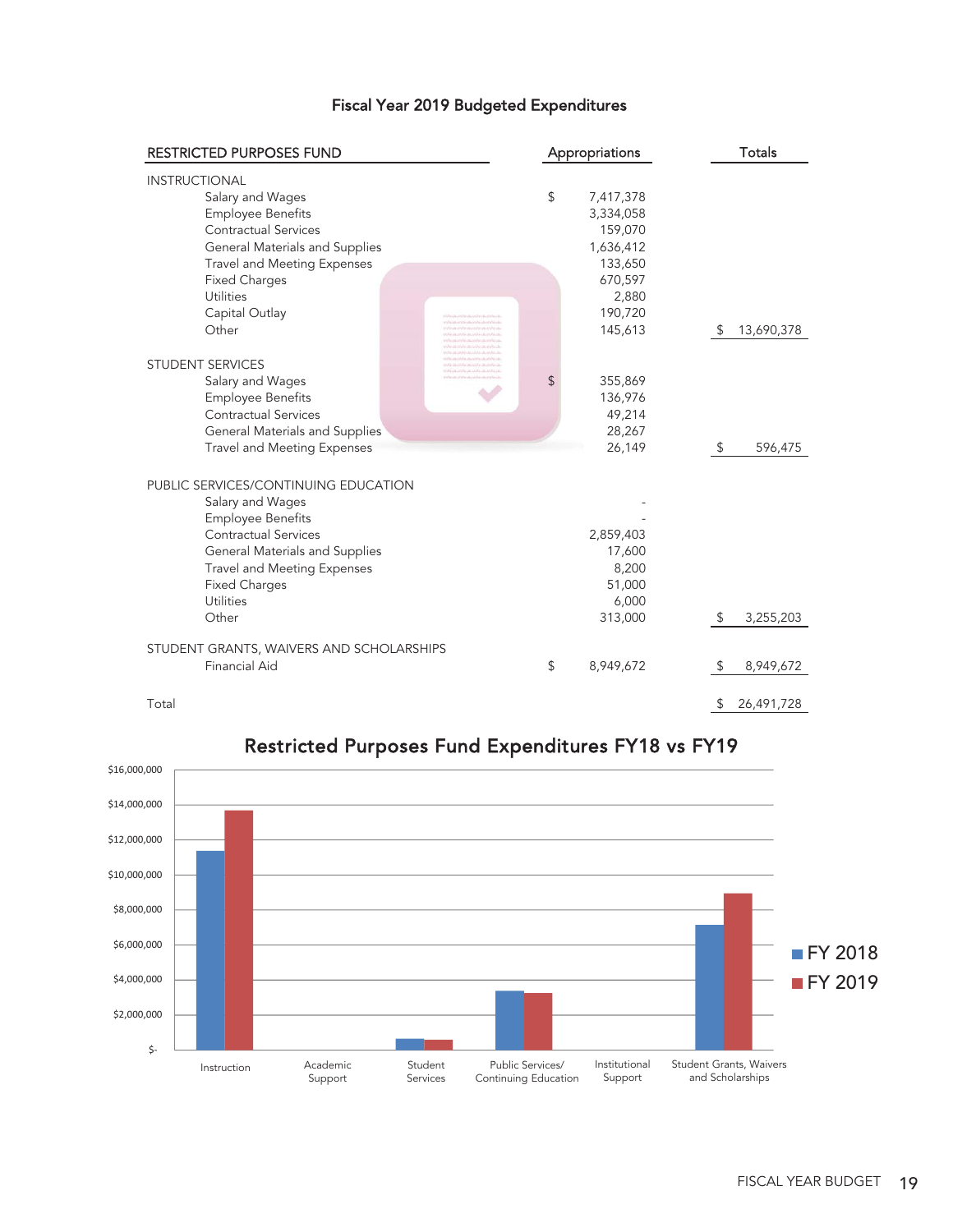| Liability, Protection and Settlement Fund               | Revenues    | Totals      |
|---------------------------------------------------------|-------------|-------------|
| <b>Local Government Sources</b><br><b>Current Taxes</b> | \$1,560,000 |             |
|                                                         |             | \$1,560,000 |

| Liability, Protection and Settlement Fund                                                                                                                                       | Appropriations                                                 | Totals                   |
|---------------------------------------------------------------------------------------------------------------------------------------------------------------------------------|----------------------------------------------------------------|--------------------------|
| <b>Student Services</b><br>Salary and Wages<br><b>Employee Benefits</b>                                                                                                         | \$<br>89,949<br>23,124                                         | $\frac{1}{2}$<br>113,073 |
| Operations and Maintenance<br>Salary and Wages<br><b>Employee Benefits</b><br><b>General Materials and Supplies</b><br><b>Travel and Meeting Expenses</b><br>Utilities<br>Other | \$<br>479,029<br>113,408<br>66,310<br>4,000<br>4,000<br>33,000 | \$<br>699,747            |
| Institutional Support<br>Salary and Wages<br><b>Employee Benefits</b><br><b>Contractual Services</b><br><b>Fixed Charges</b>                                                    | \$<br>79,655<br>13,284<br>25,000<br>905,000                    | 1,022,939<br>\$          |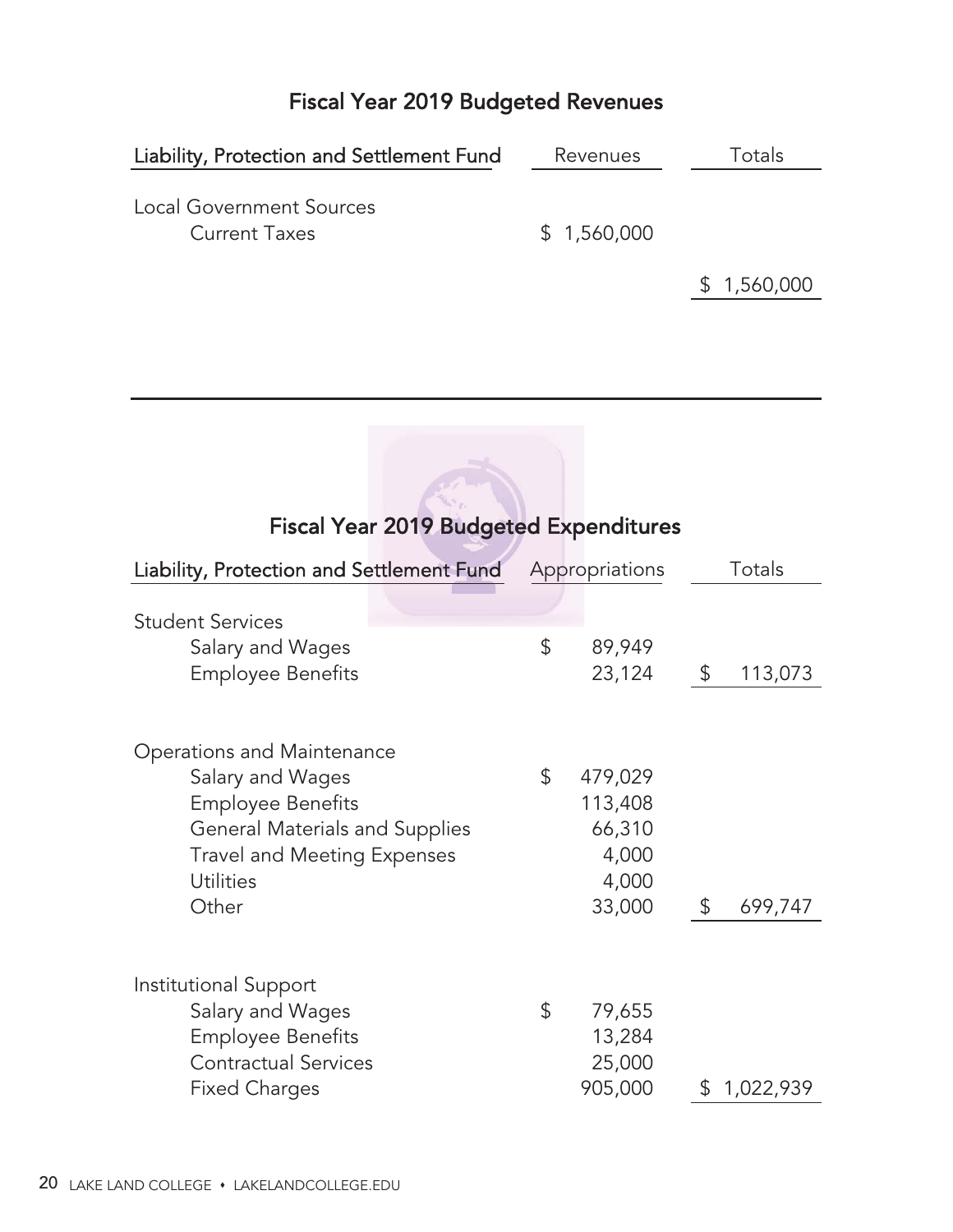| <b>Audit Fund</b>             | Revenues |    |        | Totals |        |
|-------------------------------|----------|----|--------|--------|--------|
| Local<br><b>Current Taxes</b> |          | \$ | 69,000 |        |        |
|                               |          |    |        |        | 69,000 |

|                                       | <b>Fiscal Year 2019 Budgeted Expenditures</b> |                |        |
|---------------------------------------|-----------------------------------------------|----------------|--------|
| <b>Audit Fund</b>                     |                                               | Appropriations | Totals |
|                                       |                                               |                |        |
| Salary                                | \$                                            | 34,789         |        |
| <b>Contractual Services</b>           |                                               | 42,750         |        |
| <b>Employee Benefits</b>              |                                               | 8,963          |        |
| <b>General Materials and Supplies</b> |                                               | 1,000          | 87,502 |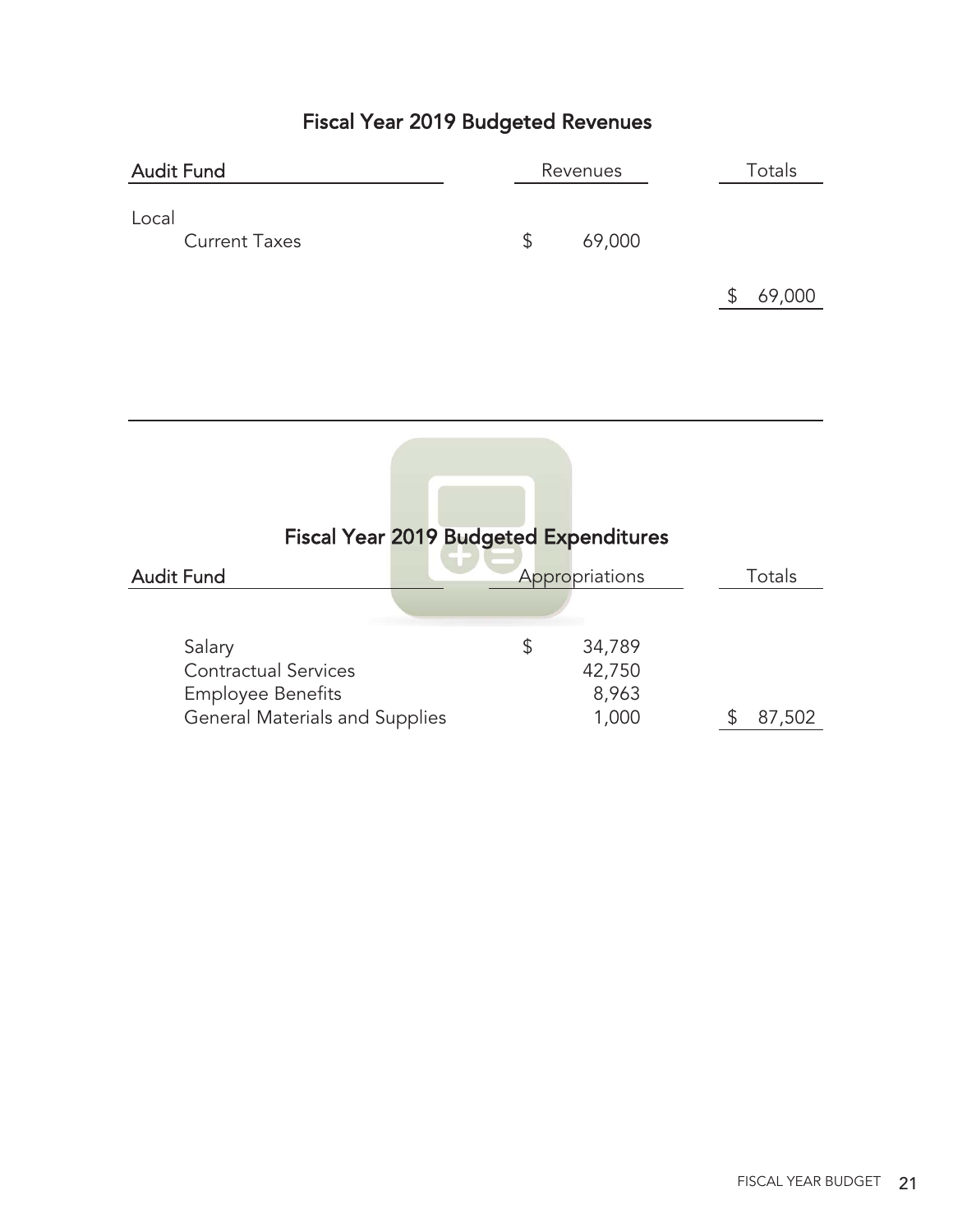| <b>Auxiliary Enterprises Fund</b>                                                                          |                       | Revenues                                                  |               | Totals    |
|------------------------------------------------------------------------------------------------------------|-----------------------|-----------------------------------------------------------|---------------|-----------|
| <b>Activity Fees</b><br>Other Sources - Sales and Service Fees                                             | \$                    | 315,000                                                   | \$            | 315,000   |
| <b>Bookstore</b><br>Print Shop<br>College Farm<br>Auto Shop<br><b>Vending Commissions</b><br>Miscellaneous | $\boldsymbol{\theta}$ | 558,083<br>580,774<br>94,675<br>15,000<br>15,300<br>6,000 | $\sqrt[6]{2}$ | 1,269,832 |
| Transfers                                                                                                  |                       |                                                           |               | 1,119,187 |
| Total                                                                                                      |                       |                                                           |               | 2,704,019 |
|                                                                                                            |                       |                                                           |               |           |

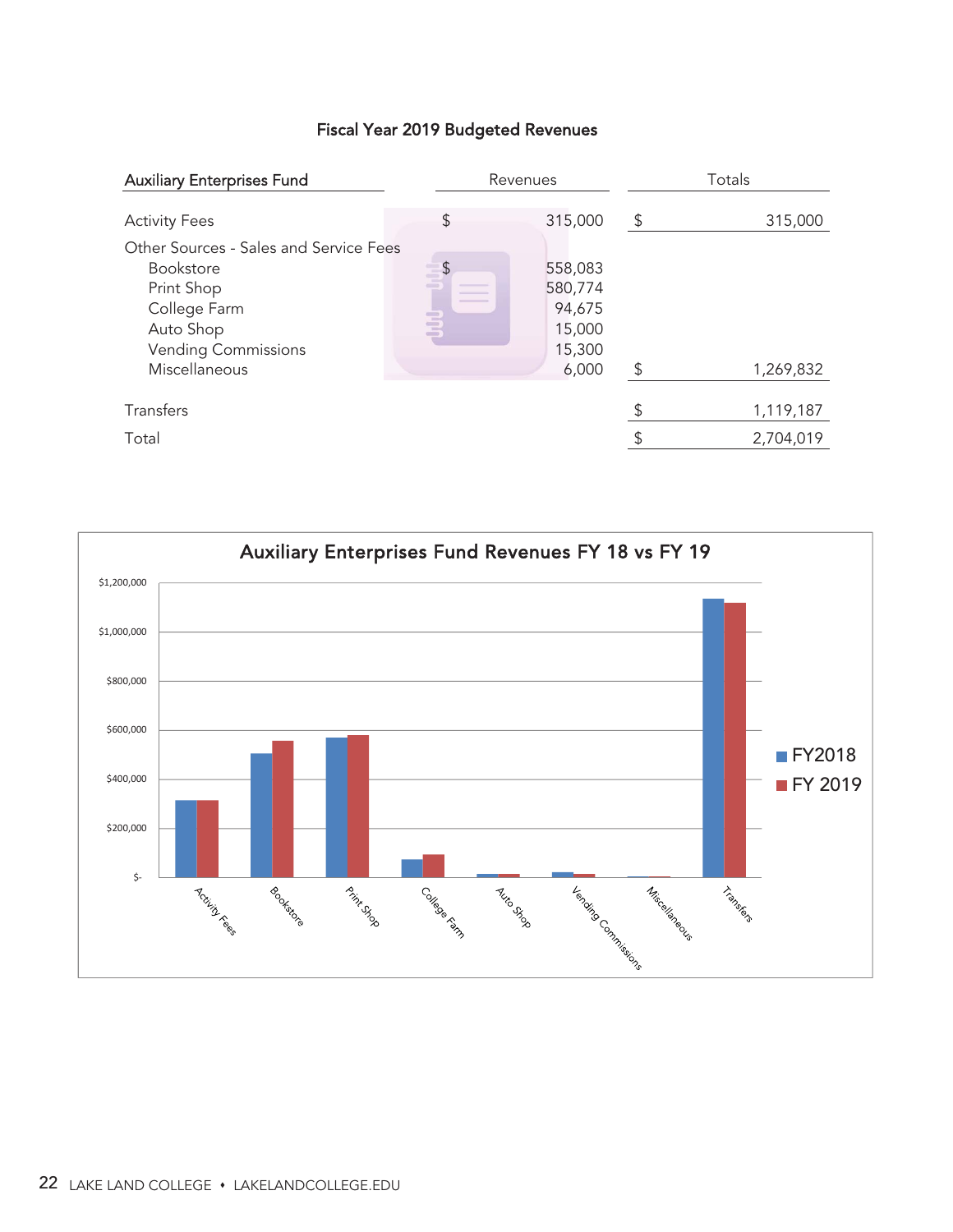#### Fiscal Year 2019 Budgeted Expenses

| <b>Auxiliary Enterprises Fund</b>                                                                                                                                                                                            | Appropriations            |                                                                                     | Totals    |
|------------------------------------------------------------------------------------------------------------------------------------------------------------------------------------------------------------------------------|---------------------------|-------------------------------------------------------------------------------------|-----------|
| <b>Auxiliary Services</b><br>Salary and Wages<br><b>Employee Benefits</b><br>Contractual Services<br>General Materials and Supplies<br><b>Travel and Meeting Expenses</b><br><b>Fixed Charges</b><br>Capital Outlay<br>Other | $\boldsymbol{\mathsf{D}}$ | 598,542<br>149,123<br>203,660<br>674,964<br>128,281<br>300,176<br>10,000<br>715,865 | 2,780,611 |

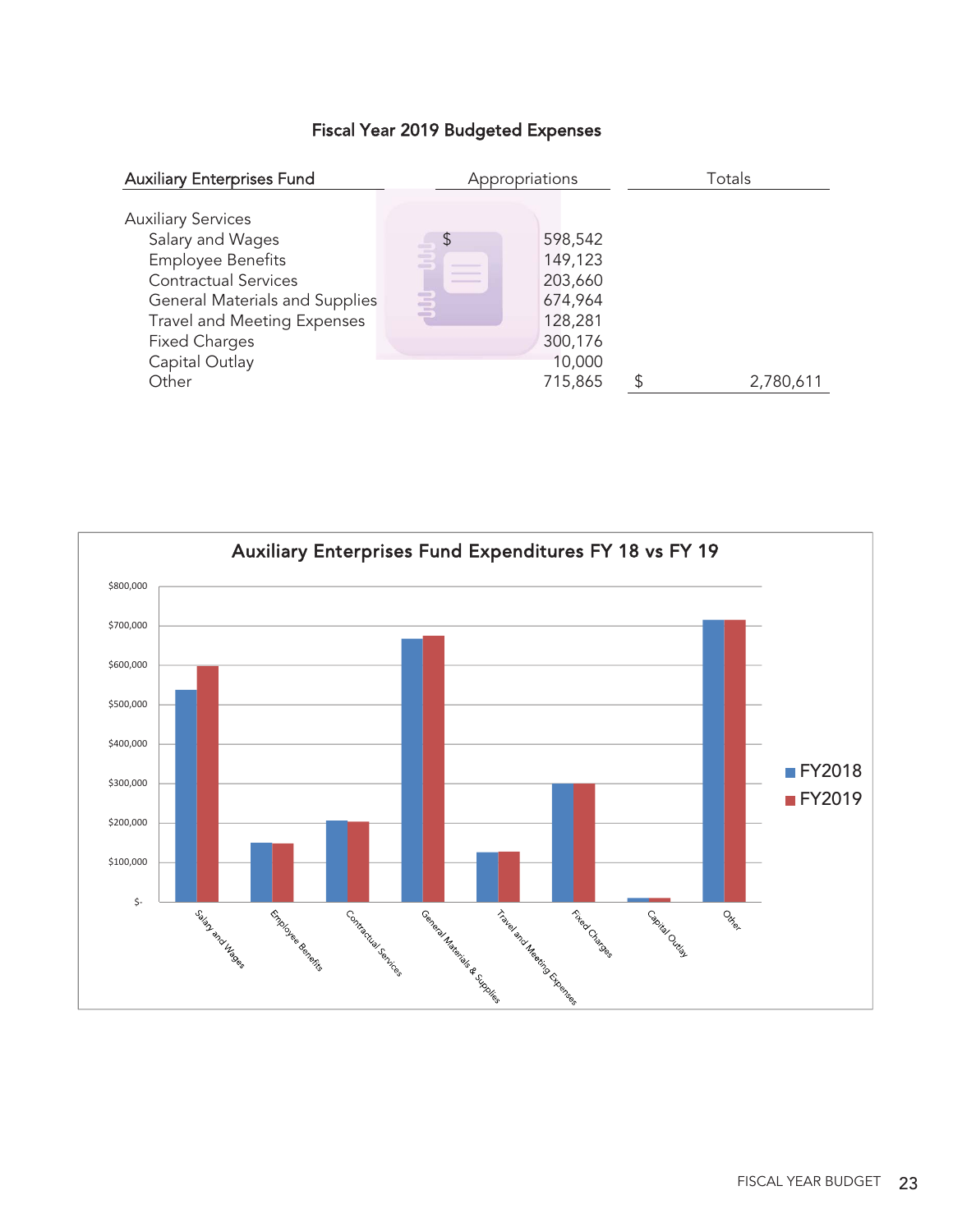| $\vdots$                                                         |
|------------------------------------------------------------------|
| ć                                                                |
| Ī.                                                               |
|                                                                  |
| 2019                                                             |
| ֧֧֧֧֦֧֦֧֧֧֧֧֦֧֧֧֦֧֧֧֧֦֧֧֧֧֛֛֚֚֚֚֚֚֚֚֚֚֚֚֚֓֘֝֓֓֓֝֬֜֓֓֓֓֓֓֓֜֜<br>Ŕ |
|                                                                  |
|                                                                  |
| The mary of Fisson                                               |

|                                                    | General               |                                     | <b>Capital Projects</b>                          | <b>Proprietary Fund</b>          |  |
|----------------------------------------------------|-----------------------|-------------------------------------|--------------------------------------------------|----------------------------------|--|
|                                                    | <b>Education Fund</b> | Operations &<br>Maintenance<br>Fund | (Restricted) Fund<br>Operations &<br>Maintenance | Enterprises<br>Auxiliary<br>Fund |  |
| Beginning Balance                                  | 10,511,180            | 1,834,162                           | (1,821,623)                                      | 2,325,338                        |  |
| <b>Budgeted Revenues</b>                           | 48,645,390            | 5,178,769                           | 1,540,000                                        | ,584,833                         |  |
| <b>Budgeted Expenditures</b>                       | 47,572,426            | 4,826,676                           | 10,890,000                                       | 2,780,612                        |  |
| From (to) other funds<br><b>Budgeted Transfers</b> | (1,425,057)           |                                     |                                                  | 1,119,187                        |  |
| Budgeted Ending Balance \$ 10,159,087              |                       | 2,186,255                           | (11, 171, 623)                                   | 2,248,746                        |  |

|                                                    | Purposes Fund<br>Restricted | Audit Fund | and Settlement Fund<br>Liability, Protection, |            | <b>Bond and Interest</b><br>Fund |
|----------------------------------------------------|-----------------------------|------------|-----------------------------------------------|------------|----------------------------------|
| Beginning Balance                                  | (90, 186)                   | 55,802     |                                               | (99, 164)  | 651,954                          |
| <b>Budgeted Revenues</b>                           | 26,491,728                  | 69,000     |                                               | 1,560,000  | 6,632,196                        |
| res<br><b>Budgeted Expenditu</b>                   | 26,491,728                  | 87,502     |                                               | 1,835,759  | 6,795,646                        |
| From (to) other funds<br><b>Budgeted Transfers</b> |                             |            |                                               |            | 163,450                          |
| <b>Budgeted Ending Balance</b>                     | (90, 186)                   | 37,300     |                                               | (374, 923) | 651,954                          |
|                                                    |                             |            |                                               |            |                                  |

Special Revenue

**Special Revenue** 

The Official Budget which is accurately summarized in this document was approved by the Board of Trustees on The Official Budget which is accurately summarized in this document was approved by the Board of Trustees on

Secretary, Board of Trustees Date Secretary, Board of Trustees

Date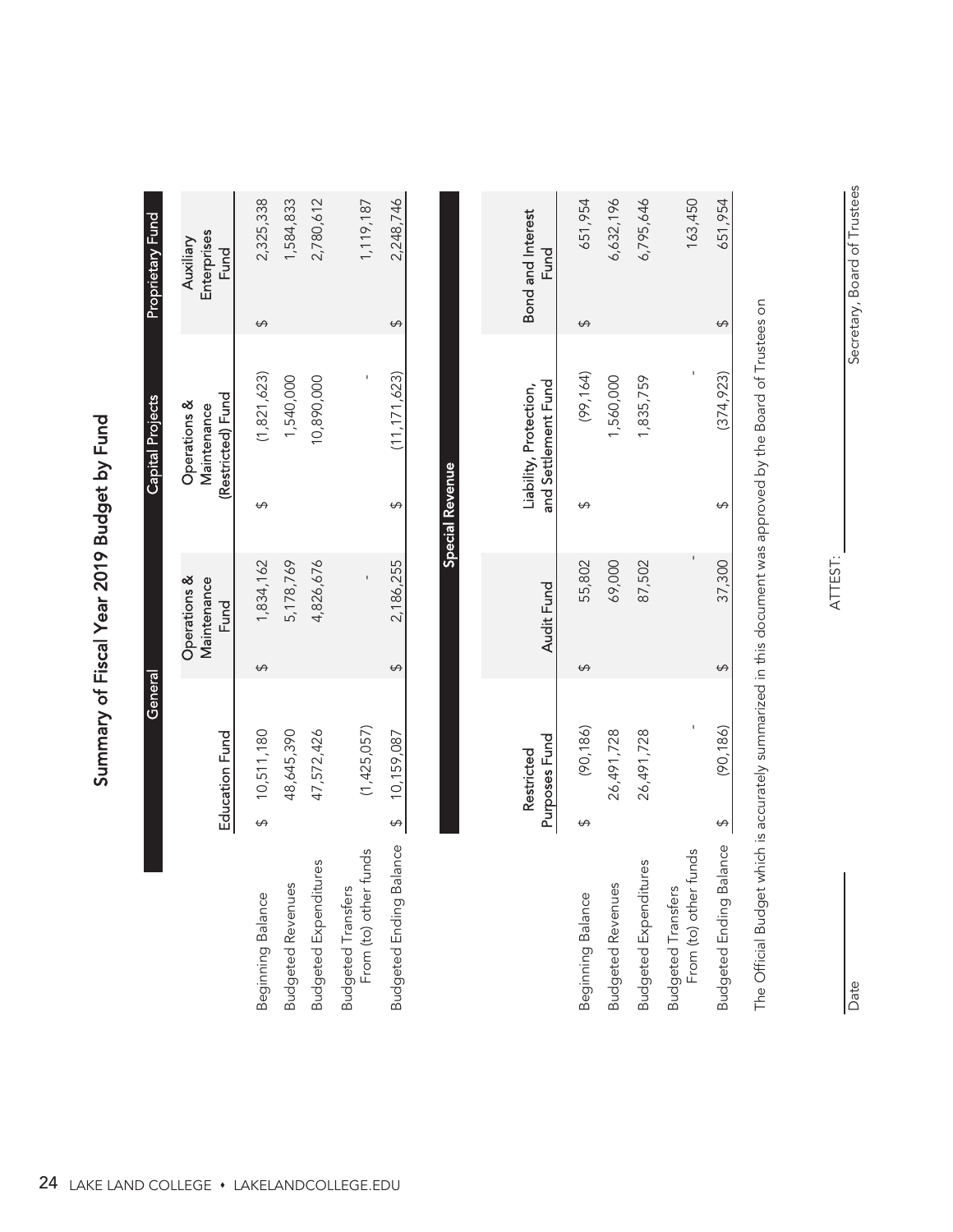Lake Land College District No. 517

Lake Land College District No. 517<br>Said community college's current estimates of revenues anticipated for Fiscal Year 2019 are displayed below. These estimates are<br>based on the best information presently available and may Said community college's current estimates of revenues anticipated for Fiscal Year 2019 are displayed below. These estimates are based on the best information presently available and may be revised before adoption of the Fiscal Year 2019 budget.

REVENUES BY SOURCE REVENUES BY SOURCE

Summary of Fiscal Year 2019 Budgeted Revenues Summary of Fiscal Year 2019 Budgeted Revenues

Chief Fiscal Officer of Community College District #517 Chief Fiscal Officer of Community College District #517

|                                                                                                                                                             |                                                     | General                                          |                                                   | <b>Special Revenue</b> |                                                            |                              | Capital<br>Projects                                              | Proprietary<br>Fund              |
|-------------------------------------------------------------------------------------------------------------------------------------------------------------|-----------------------------------------------------|--------------------------------------------------|---------------------------------------------------|------------------------|------------------------------------------------------------|------------------------------|------------------------------------------------------------------|----------------------------------|
|                                                                                                                                                             | Education<br>Fund<br>E                              | Maintenance<br>Operations<br>Fund<br>E<br>ត<br>ត | Purpose Fund<br>Restricted                        | <b>Audit</b><br>Fund   | Settlement<br>Protection<br>Liability,<br>Fund<br>E<br>and | Bond and<br>Interest<br>Fund | Maintenance<br>Operations<br>(Restricted)<br>Fund<br>E<br>ត<br>ត | Enterprises<br>Auxiliary<br>Fund |
| Corporate Personal Property Replacement Taxes<br>Chargeback Revenue<br>Other Local Revenue<br>LOCAL GOVERNMENT<br>Local Taxes                               | 8,203,381<br>30,000<br>361,167<br>$\leftrightarrow$ | 748,174<br>$\leftrightarrow$                     | 103,166                                           | $\leftrightarrow$      | 69,000 \$ 1,560,000                                        | \$6,632,196                  | 1,540,000<br>$\leftrightarrow$                                   |                                  |
| L Student Assistance Commission<br>Other State Government Sources<br>State University Retirement<br>Dept. of Corrections<br>STATE GOVERNMENT<br>ICCB Grants | 7,852,215<br>477,500<br>17,252,064                  | 1,247,936<br>2,957,307                           | 1,701,859<br>11,051,138<br>1,618,000<br>3,562,677 |                        |                                                            |                              |                                                                  |                                  |
| Department of Health and Human Services<br>Department of Education<br>Department of Labor<br>FEDERAL GOVERNMENT<br>Other                                    | 14,296                                              |                                                  | 8,355,888                                         |                        |                                                            |                              |                                                                  |                                  |
| Other Student Tuition and Fees<br>Student Activity Assessment<br>STUDENT TUITION AND FEES<br>Student Fees<br>Tuition                                        | 9,505,649<br>938,898<br>3,086,596                   |                                                  |                                                   |                        |                                                            |                              |                                                                  | 315,000                          |
| Sales and Service Fees<br>Investment Revenue<br>Facilities Revenue<br>Other Revenues<br>OTHER SOURCES                                                       | 146,000<br>777,624                                  | 225,352                                          | 99.000                                            |                        |                                                            |                              |                                                                  | 1,269,833                        |
| TOTAL FISCAL YEAR 2019 ANTICIPATED<br><b>REVENUE</b>                                                                                                        | \$ 48,645,390                                       | 5,178,769<br>$\leftrightarrow$                   | $$26,491,728$ \$                                  |                        | 69,000 \$ 1,560,000                                        | \$6,632,196                  | 1,540,000<br>$\leftrightarrow$                                   | \$1,584,833                      |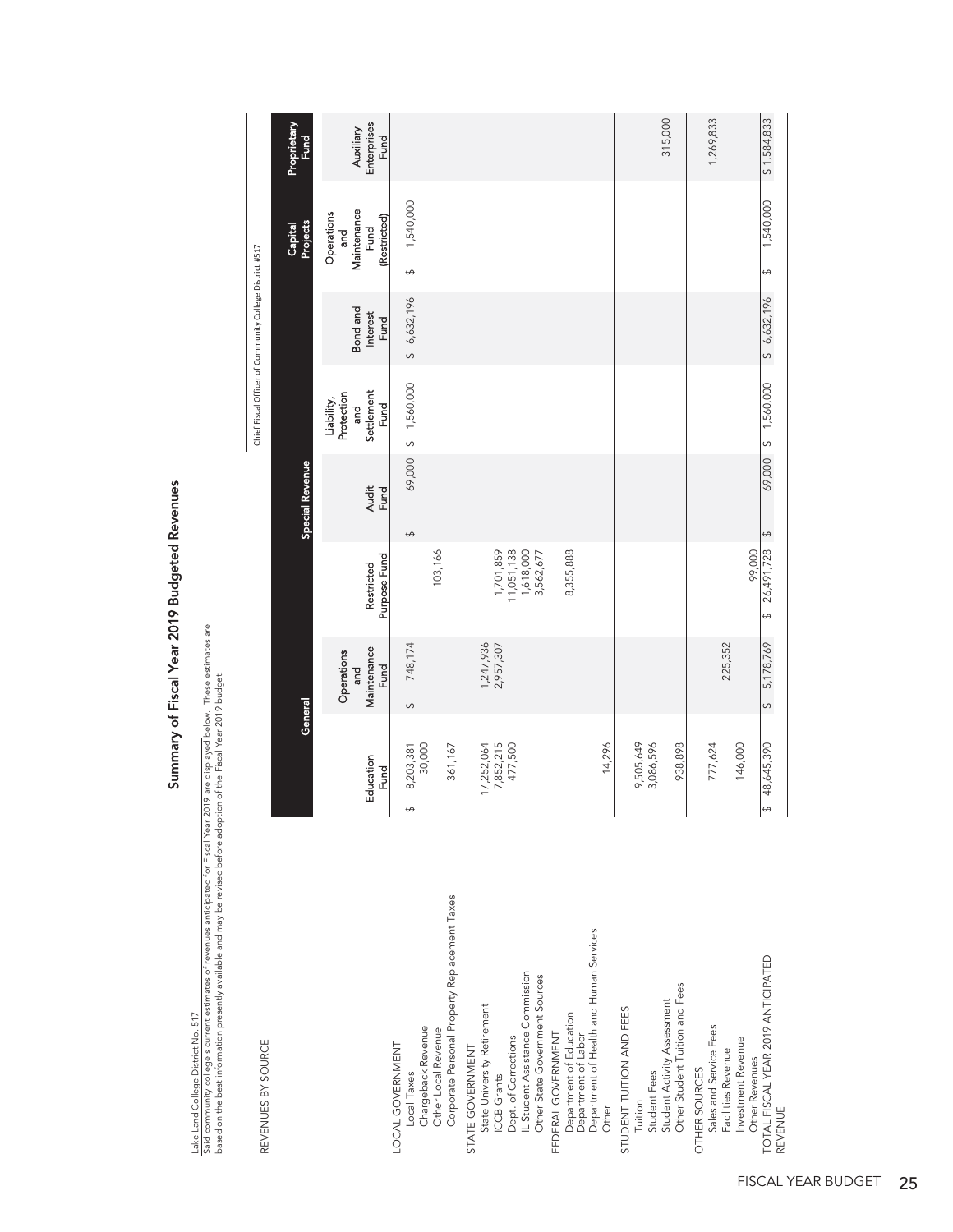#### LEGAL NOTICE

#### COMMUNITY COLLEGE DISTRICT NO. 517

#### COUNTIES OF

Coles, Christian, Clark, Clay, Crawford Cumberland, Douglas, Edgar, Effingham, Fayette Jasper, Macon, Montgomery, Moultrie and Shelby and State of Illinois, Lake Land College, 5001 Lake Land Boulevard, Mattoon, Illinois

#### NOTICE OF PUBLIC HEARING

NOTICE IS HEREBY GIVEN by the Board of Trustees of Community College District No. 517, Counties of Coles, Christian, Clark, Clay, Crawford, Cumberland, Douglas, Edgar, Effingham, Fayette, Jasper, Macon, Montgomery, Moultrie and Shelby and the State of Illinois (known as Lake Land College), that the tentative budget for said Community College District for the fiscal year beginning July 1, 2018, and ending June 30, 2019, will be on file and conveniently available for public inspection on the College website (http://www.lakelandcollege.edu/), the College Administration Building 5001 Lake Land Boulevard, Mattoon, IL and in the Second Floor Conference Room at Kluthe Center for Higher Education and Technology, 1204 Network Centre Drive, Effingham, IL, from and after 8:00 o'clock a.m. on the 12th day of June 2018.

NOTICE IS FURTHER HEREBY GIVEN that a public hearing on said budget will be held at 6:00 p.m. on the 16th day of July 2018 at Lake Land College in the Webb Hall Building Room 081, 5001 Lake Land Boulevard, Mattoon, IL, in Community College District No. 517.

Dated this 11th day of June 2018 by the Chairman of the Board of Trustees, Community College District No. 517, Counties of Coles, Christian, Clark, Clay, Crawford, Cumberland, Douglas, Edgar, Effingham, Fayette, Jasper, Macon, Montgomery, Moultrie and Shelby and the State of Illinois (known as Lake Land College).

Dave Storm Chairman, Board of Trustees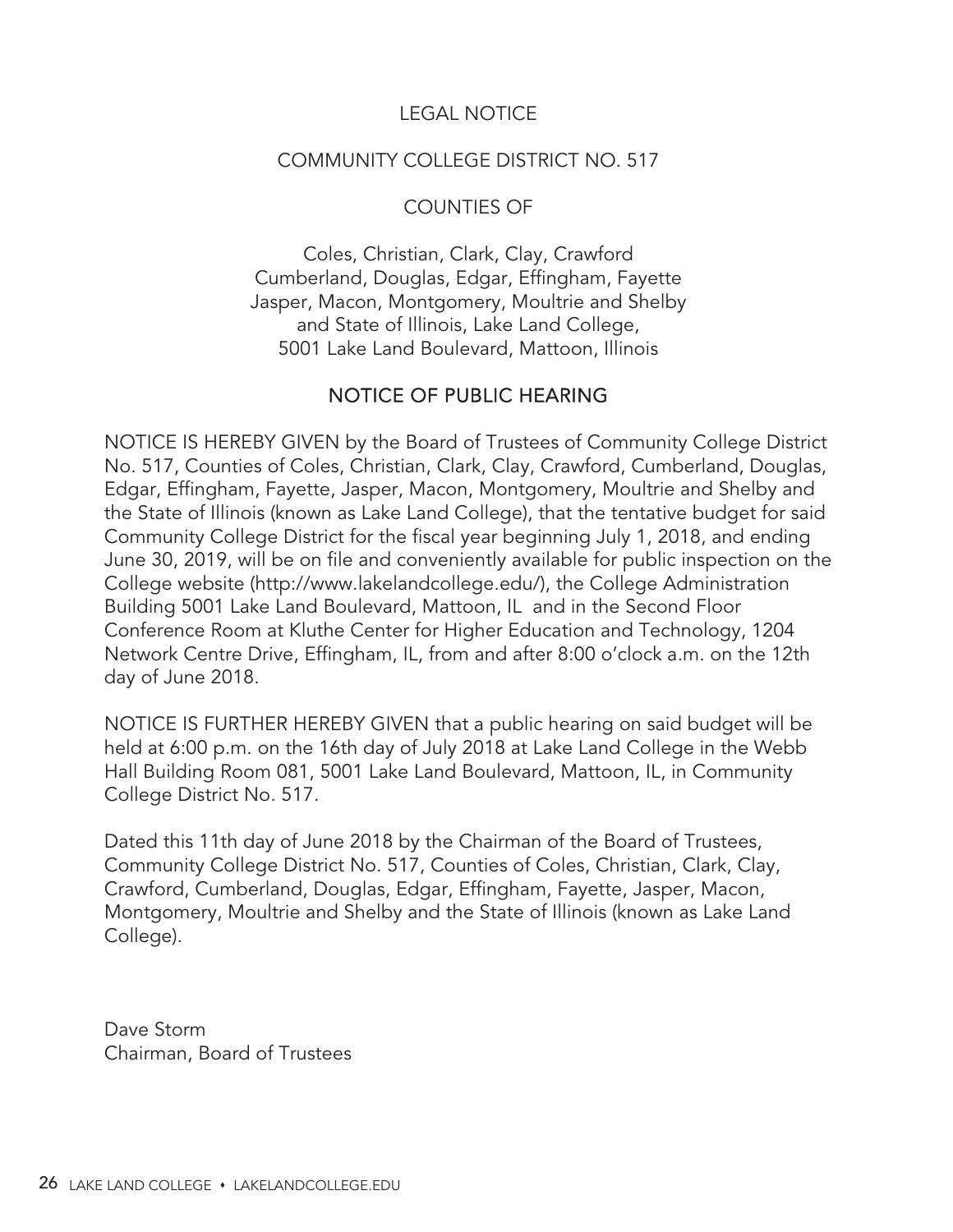## Board of Trustees Lake Land College

Resolution No. \_\_\_\_\_\_\_\_\_\_\_\_\_\_\_\_\_\_\_\_\_\_\_\_ Date \_\_\_\_\_\_\_\_\_\_\_\_\_\_\_\_\_\_\_\_\_\_\_

#### COMMUNITY COLLEGE DISTRICT NO. 517 COUNTIES OF

Coles, Christian, Clark, Clay, Crawford, Cumberland, Douglas, Edgar, Effingham, Fayette, Jasper, Macon, Montgomery, Moultrie, and Shelby, and State of Illinois, Lake Land College, 5001 Lake Land Boulevard, Mattoon, Illinois

#### ADOPTION OF 2018 - 2019 BUDGET

For fiscal year beginning July 1, 2018 and ending June 30, 2019.

WHEREAS, the Board of Community College District No. 517, Counties of Coles, Christian, Clark, Clay, Crawford, Cumberland, Douglas, Edgar, Effingham, Fayette, Jasper, Macon, Montgomery, Moultrie, and Shelby, and State of Illinois (Lake Land College), caused to be prepared in tentative form a budget, and the Secretary of the Board has made the same conveniently available to public inspection for at least thirty (30) days prior to final action thereon;

AND WHEREAS, a public hearing was held on such budget on the 16th day of July 2018, a notice of said hearing was given at least thirty (30) days prior thereto as required by law, and all other legal requirements have been complied with:

AND, THEREFORE, BE IT RESOLVED by the Board of said Community College District as follows:

Section 1: That the fiscal year of this Community College is fixed and declared to be July 1, 2018 and ending June 30, 2019.

Section 2: That the following budget containing an estimate of the amounts available in each fund as follows: Educational, Operations & Maintenance, Operations & Maintenance (Restricted), Bond and Interest, Auxiliary Enterprises, Restricted Purposes, Audit, and Liability, Protection, & Settlement, each separately, and of expenditures from each be and the same is hereby adopted as the budget of this Community College District for the said fiscal year:

| Operations & Maintenance (Restricted) 10,890,000 |  |
|--------------------------------------------------|--|
|                                                  |  |
|                                                  |  |
|                                                  |  |
|                                                  |  |
| Liability, Protection, & Settlement  1,835,759   |  |
|                                                  |  |
|                                                  |  |

#### Approved:

 $\overline{a}$ 

Board Chairman **Board Secretary Board Secretary**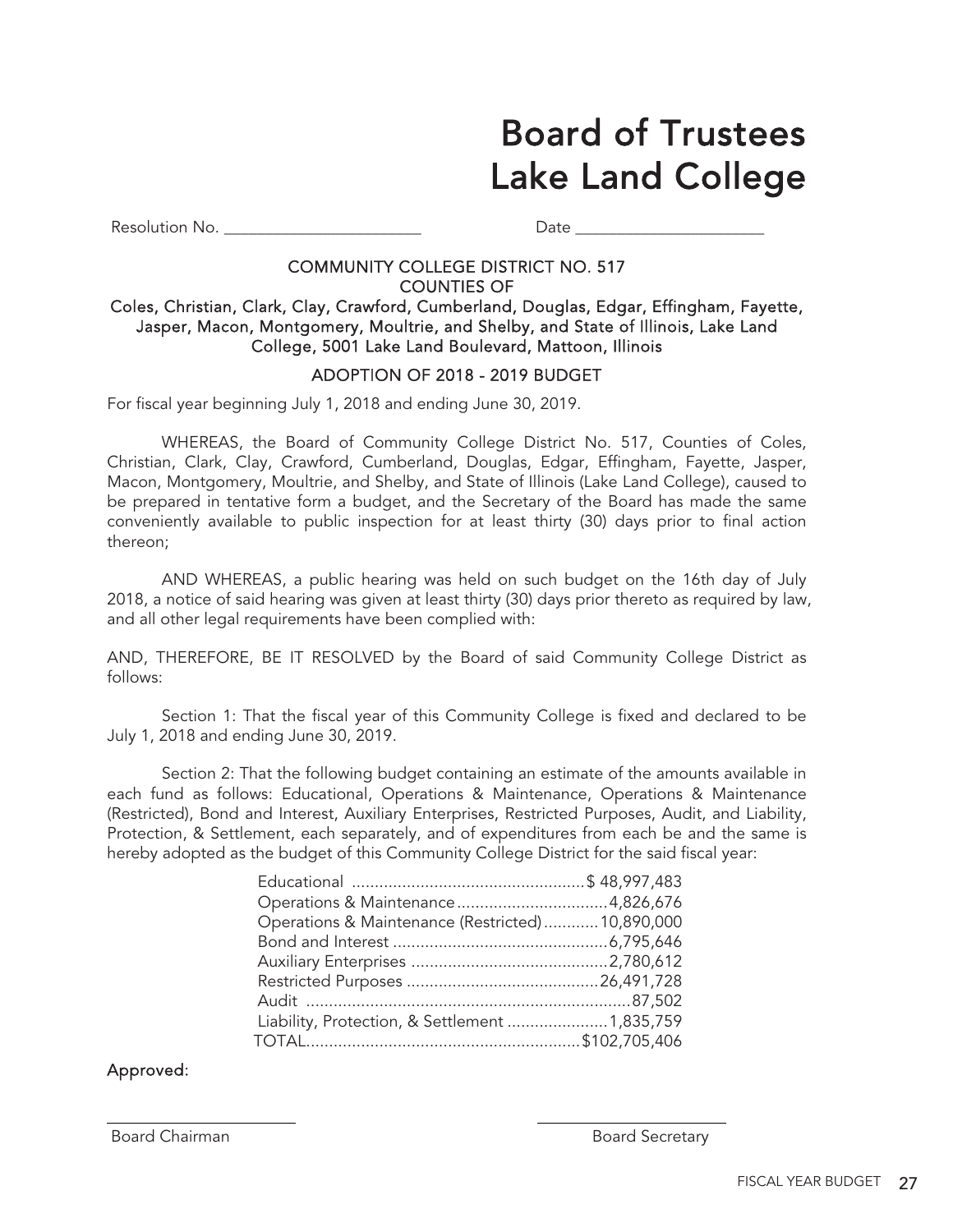| County     | 2010          | 2011                | 2012                | 2013                   | 2014                | 2015                | 2016                |
|------------|---------------|---------------------|---------------------|------------------------|---------------------|---------------------|---------------------|
| Christian  | 62,076,432    | 5.10%<br>65,243,687 | 2.55%<br>66,908,662 | $-0.07%$<br>66,859,642 | 1.82%<br>68,076,769 | 4.86%<br>71,385,076 | 3.49%<br>73,874,399 |
| Clark      | 185, 143, 993 | 179, 145, 975       | 179,922,027         | 183,366,164            | 192,037,058         | 203,587,126         | 212,245,897         |
|            |               | $-3.24%$            | 0.43%               | 1.91%                  | 4.73%               | 6.01%               | 4.25%               |
| Clay       | 12,307,137    | 12,721,347          | 13,268,396          | 14,073,835             | 14,847,312          | 15,772,840          | 16,620,111          |
|            |               | 3.37%               | 4.30%               | 6.07%                  | 5.50%               | 6.23%               | 5.37%               |
| Coles      | 616,689,104   | 631,471,223         | 639,571,953         | 645,188,186            | 654, 199, 196       | 667, 196, 717       | 689,025,490         |
|            |               | 2.40%               | 1.28%               | 0.88%                  | 1.40%               | 1.99%               | 3.27%               |
| Crawford   | 16,487        | 17,039              | 17,594              | 18,460                 | 19,045              | 21,193              | 23,391              |
|            |               | 3.35%               | 3.26%               | 4.92%                  | 3.17%               | 11.28%              | 10.37%              |
| Cumberland | 114,575,130   | 123,324,448         | 126,683,900         | 129,666,833            | 128,649,172         | 137, 345, 150       | 149,015,412         |
|            |               | 7.64%               | 2.72%               | 2.35%                  | $-0.78%$            | 6.76%               | 8.50%               |
| Douglas    | 64,319,416    | 64,520,895          | 64,712,246          | 69,380,167             | 73,644,709          | 76,383,196          | 80,188,187          |
|            |               | 0.31%               | 0.30%               | 7.21%                  | 6.15%               | 3.72%               | 4.98%               |
| Edgar      | 196,217,512   | 199,253,214         | 200,445,509         | 204,750,073            | 211,950,082         | 227,112,066         | 275,481,592         |
|            |               | 1.55%               | 0.60%               | 2.15%                  | 3.52%               | 7.15%               | 21.30%              |
| Effingham  | 565,304,746   | 586,139,718         | 600,024,784         | 610,339,424            | 627, 555, 718       | 653,168,551         | 680,629,852         |
|            |               | 3.69%               | 2.37%               | 1.72%                  | 2.82%               | 4.08%               | 4.20%               |
| Fayette    | 87,495,368    | 89,596,881          | 95,413,119          | 101,014,645            | 103,605,411         | 108,563,794         | 108,067,878         |
|            |               | 2.40%               | 6.49%               | 5.87%                  | 2.56%               | 4.79%               | $-0.46%$            |
| Jasper     | 10,766,629    | 73,001<br>11,67     | 12,469,721          | 12,702,340             | 14,055,017          | 14,622,564          | 15,977,464          |
|            |               | 8.42%               | 6.83%               | 1.87%                  | 10.65%              | 4.04%               | 9.27%               |
| Macon      | 3,076,331     | 3,309,192           | 3,514,508           | 3,807,527              | 4,090,896           | 4,129,395           | 4,356,677           |
|            |               | 7.57%               | 6.20%               | 8.34%                  | 7.44%               | 0.94%               | 5.50%               |
| Montgomery | 1,996,474     | 2,089,459           | 2,192,802           | 2,277,515              | 2,388,159           | 2,434,363           | 2,619,177           |
|            |               | 4.66%               | 4.95%               | 3.86%                  | 4.86%               | 1.93%               | 7.59%               |
| Moultrie   | 194, 117, 470 | 203,068,136         | 210,245,070         | 223,080,959            | 230,465,860         | 237,667,073         | 245,450,191         |
|            |               | 4.61%               | 3.53%               | 6.11%                  | 3.31%               | 3.12%               | 3.27%               |
| Shelby     | 267,668,405   | 275,533,110         | 282,334,080         | 280, 354, 327          | 290,042,378         | 301,029,191         | 372,552,244         |
|            |               | 2.94%               | 2.47%               | $-0.70%$               | 3.46%               | 3.79%               | 23.76%              |
|            | 2,381,770,634 | 2,447,107,325       | 2,497,724,371       | 2,546,880,097          | 2,615,626,782       | 2,720,418,295       | 2,926,127,962       |
| Increase % |               | 2.74%               | 2.07%               | 1.97%                  | 2.70%               | 4.01%               | 7.56%               |

\* Amount by County contains only the portion of the county that is in the Lake Land College District. \* Amount by County contains only the portion of the county that is in the Lake Land College District.

## TOTAL EQUALIZED ASSESSED VALUATION